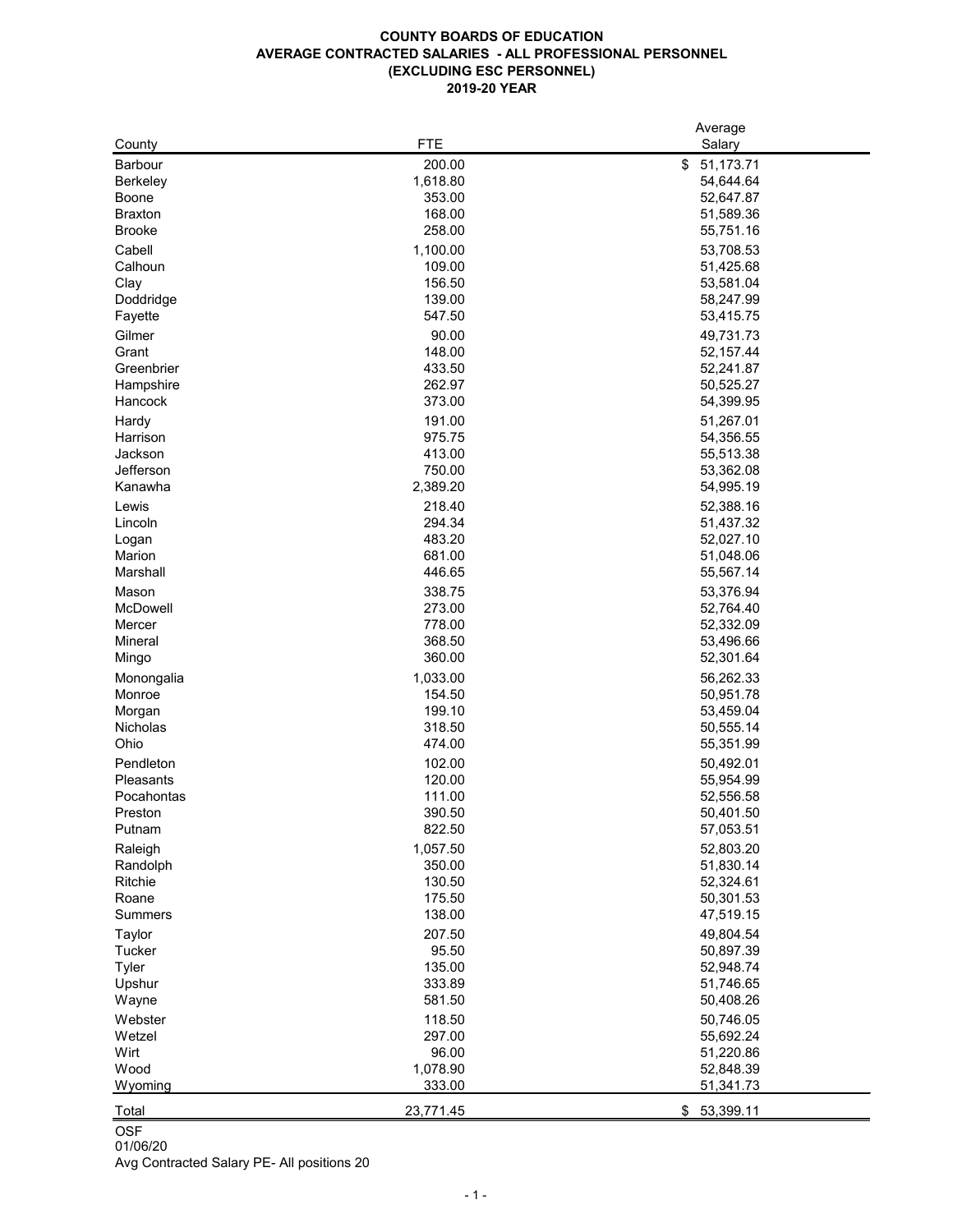# **COUNTY BOARDS OF EDUCATION AVERAGE CONTRACTED SALARIES - ALL PROFESSIONAL PERSONNEL (EXCLUDING ESC PERSONNEL - ARRANGED IN DESCENDING ORDER BY AVERAGE) 2019-20 YEAR**

|                          |                                           |            | Average         |
|--------------------------|-------------------------------------------|------------|-----------------|
| Ct.                      | County                                    | <b>FTE</b> | Salary          |
| $\mathbf 1$              | Doddridge                                 | 139.00     | \$<br>58,247.99 |
| $\overline{2}$           | Putnam                                    | 822.50     | 57,053.51       |
| 3                        | Monongalia                                | 1,033.00   | 56,262.33       |
| 4                        | Pleasants                                 | 120.00     | 55,954.99       |
| 5                        | <b>Brooke</b>                             | 258.00     | 55,751.16       |
|                          |                                           |            |                 |
| 6                        | Wetzel                                    | 297.00     | 55,692.24       |
| 7                        | Marshall                                  | 446.65     | 55,567.14       |
| 8                        | Jackson                                   | 413.00     | 55,513.38       |
| 9                        | Ohio                                      | 474.00     | 55,351.99       |
| 10                       | Kanawha                                   | 2,389.20   | 54,995.19       |
| 11                       | <b>Berkeley</b>                           | 1,618.80   | 54,644.64       |
| 12                       | <b>Hancock</b>                            | 373.00     | 54,399.95       |
| 13                       | Harrison                                  | 975.75     | 54,356.55       |
| 14                       | Cabell                                    | 1,100.00   | 53,708.53       |
| 15                       | Clay                                      | 156.50     | 53,581.04       |
|                          |                                           |            |                 |
| 16                       | <b>Mineral</b>                            | 368.50     | 53,496.66       |
| 17                       | Morgan                                    | 199.10     | 53,459.04       |
| 18                       | Fayette                                   | 547.50     | 53,415.75       |
| 19                       | Mason                                     | 338.75     | 53,376.94       |
| 20                       | Jefferson                                 | 750.00     | 53,362.08       |
| 21                       | <b>Tyler</b>                              | 135.00     | 52,948.74       |
| 22                       | Wood                                      | 1,078.90   | 52,848.39       |
| 23                       | Raleigh                                   | 1,057.50   | 52,803.20       |
| 24                       | McDowell                                  | 273.00     | 52,764.40       |
| 25                       | <b>Boone</b>                              | 353.00     | 52,647.87       |
|                          |                                           |            |                 |
| 26                       | Pocahontas                                | 111.00     | 52,556.58       |
| 27                       | Lewis                                     | 218.40     | 52,388.16       |
| 28                       | Mercer                                    | 778.00     | 52,332.09       |
| 29                       | Ritchie                                   | 130.50     | 52,324.61       |
| 30                       | Mingo                                     | 360.00     | 52,301.64       |
| 31                       | Greenbrier                                | 433.50     | 52,241.87       |
| 32                       | Grant                                     | 148.00     | 52,157.44       |
| 33                       | Logan                                     | 483.20     | 52,027.10       |
| 34                       | Randolph                                  | 350.00     | 51,830.14       |
| 35                       | Upshur                                    | 333.89     | 51,746.65       |
|                          |                                           |            |                 |
| 36                       | <b>Braxton</b>                            | 168.00     | 51,589.36       |
| 37                       | Lincoln                                   | 294.34     | 51,437.32       |
| 38                       | Calhoun                                   | 109.00     | 51,425.68       |
| 39                       | Wyoming                                   | 333.00     | 51,341.73       |
| 40                       | Hardy                                     | 191.00     | 51,267.01       |
| 41                       | Wirt                                      | 96.00      | 51,220.86       |
| 42                       | <b>Barbour</b>                            | 200.00     | 51,173.71       |
| 43                       | Marion                                    | 681.00     | 51,048.06       |
| 44                       | Monroe                                    | 154.50     | 50,951.78       |
| 45                       | <b>Tucker</b>                             | 95.50      | 50,897.39       |
| 46                       | Webster                                   | 118.50     | 50,746.05       |
| 47                       | <b>Nicholas</b>                           | 318.50     |                 |
|                          |                                           |            | 50,555.14       |
| 48                       | Hampshire                                 | 262.97     | 50,525.27       |
| 49                       | Pendleton                                 | 102.00     | 50,492.01       |
| 50                       | Wayne                                     | 581.50     | 50,408.26       |
| 51                       | Preston                                   | 390.50     | 50,401.50       |
| 52                       | Roane                                     | 175.50     | 50,301.53       |
| 53                       | Taylor                                    | 207.50     | 49,804.54       |
| 54                       | Gilmer                                    | 90.00      | 49,731.73       |
| 55                       | <b>Summers</b>                            | 138.00     | 47,519.15       |
|                          |                                           |            |                 |
| $\overline{\phantom{a}}$ | Total                                     | 23,771.45  | 53,399.11<br>\$ |
| <b>OSF</b>               |                                           |            |                 |
| 01/06/20                 |                                           |            |                 |
|                          | Avg Contracted Salary DE All positions 20 |            |                 |

Avg Contracted Salary PE- All positions 20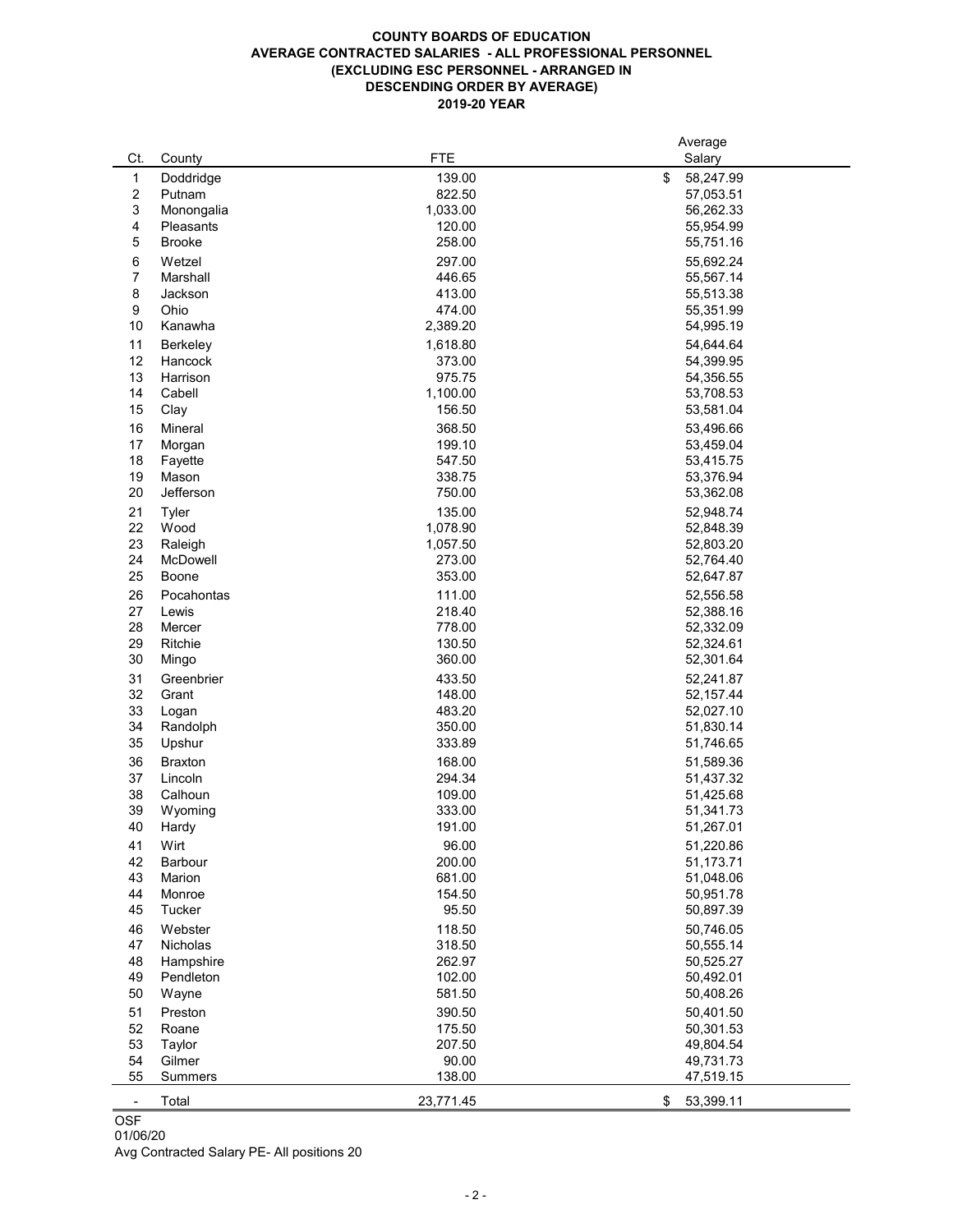# **COUNTY BOARDS OF EDUCATION COMPARISON OF AVERAGE CONTRACTED SALARIES PROFESSIONAL PERSONNEL (EXCLUDING ESC PERSONNEL) 2018-19 AND 2019-20**

| County           | 2018-19                     | 2019-20                | Difference     | Percent |
|------------------|-----------------------------|------------------------|----------------|---------|
| <b>Barbour</b>   | $\mathfrak{L}$<br>49,280.77 | 51,173.71<br>\$        | \$<br>1,892.94 | 3.84%   |
| <b>Berkeley</b>  | 51,918.69                   | 54,644.64              | 2,725.95       | 5.25%   |
| <b>Boone</b>     | 49,786.03                   | 52,647.87              | 2,861.84       | 5.75%   |
| <b>Braxton</b>   | 48,709.46                   | 51,589.36              | 2,879.90       | 5.91%   |
| <b>Brooke</b>    | 52,201.52                   | 55,751.16              | 3,549.64       | 6.80%   |
| Cabell           | 51,364.20                   | 53,708.53              | 2,344.33       | 4.56%   |
| Calhoun          | 47,794.07                   | 51,425.68              | 3,631.61       | 7.60%   |
| Clay             | 50,736.32                   | 53,581.04              | 2,844.72       | 5.61%   |
| Doddridge        | 54,929.10                   | 58,247.99              | 3,318.89       | 6.04%   |
| Fayette          | 50,512.48                   | 53,415.75              | 2,903.27       | 5.75%   |
| Gilmer           | 48,360.90                   | 49,731.73              | 1,370.83       | 2.83%   |
| Grant            | 49,600.16                   | 52,157.44              | 2,557.28       | 5.16%   |
| Greenbrier       | 49,623.45                   | 52,241.87              | 2,618.42       | 5.28%   |
| Hampshire        | 49,061.61                   | 50,525.27              | 1,463.66       | 2.98%   |
| Hancock          | 50,833.42                   | 54,399.95              | 3,566.53       | 7.02%   |
| Hardy            | 48,705.29                   | 51,267.01              | 2,561.72       | 5.26%   |
| Harrison         | 51,801.33                   | 54,356.55              | 2,555.22       | 4.93%   |
| Jackson          | 52,717.96                   | 55,513.38              | 2,795.42       | 5.30%   |
| Jefferson        | 50,168.97                   | 53,362.08              | 3,193.11       | 6.36%   |
| Kanawha          | 52,271.95                   | 54,995.19              | 2,723.24       | 5.21%   |
| Lewis            | 49,568.99                   | 52,388.16              | 2,819.17       | 5.69%   |
| Lincoln          | 50,142.11                   | 51,437.32              | 1,295.21       | 2.58%   |
|                  | 49,635.87                   | 52,027.10              | 2,391.23       | 4.82%   |
| Logan<br>Marion  | 48,908.18                   | 51,048.06              | 2,139.88       | 4.38%   |
| Marshall         | 52,974.83                   | 55,567.14              | 2,592.31       | 4.89%   |
|                  |                             |                        |                |         |
| Mason            | 50,543.29                   | 53,376.94              | 2,833.65       | 5.61%   |
| McDowell         | 50,932.58                   | 52,764.40              | 1,831.82       | 3.60%   |
| Mercer           | 50,183.13                   | 52,332.09              | 2,148.96       | 4.28%   |
| <b>Mineral</b>   | 51,331.02<br>49,700.51      | 53,496.66<br>52,301.64 | 2,165.64       | 4.22%   |
| Mingo            |                             |                        | 2,601.13       | 5.23%   |
| Monongalia       | 53,612.50                   | 56,262.33              | 2,649.83       | 4.94%   |
| Monroe           | 48,169.72                   | 50,951.78              | 2,782.06       | 5.78%   |
| Morgan           | 50,629.71                   | 53,459.04              | 2,829.33       | 5.59%   |
| Nicholas         | 48,468.80                   | 50,555.14              | 2,086.34       | 4.30%   |
| Ohio             | 53,139.65                   | 55,351.99              | 2,212.34       | 4.16%   |
| Pendleton        | 47,942.20                   | 50,492.01              | 2,549.81       | 5.32%   |
| <b>Pleasants</b> | 53,287.63                   | 55,954.99              | 2,667.36       | 5.01%   |
| Pocahontas       | 49,312.49                   | 52,556.58              | 3,244.09       | 6.58%   |
| Preston          | 47,828.08                   | 50,401.50              | 2,573.42       | 5.38%   |
| Putnam           | 54,349.16                   | 57,053.51              | 2,704.35       | 4.98%   |
| Raleigh          | 50,162.34                   | 52,803.20              | 2,640.86       | 5.26%   |
| Randolph         | 49,574.33                   | 51,830.14              | 2,255.81       | 4.55%   |
| Ritchie          | 50,209.82                   | 52,324.61              | 2,114.79       | 4.21%   |
| Roane            | 47,597.85                   | 50,301.53              | 2,703.68       | 5.68%   |
| <b>Summers</b>   | 46,778.15                   | 47,519.15              | 741.00         | 1.58%   |
| Taylor           | 47,809.99                   | 49,804.54              | 1,994.55       | 4.17%   |
| <b>Tucker</b>    | 48,259.28                   | 50,897.39              | 2,638.11       | 5.47%   |
| Tyler            | 49,534.49                   | 52,948.74              | 3,414.25       | 6.89%   |
| Upshur           | 49,436.69                   | 51,746.65              | 2,309.96       | 4.67%   |
| Wayne            | 47,935.26                   | 50,408.26              | 2,473.00       | 5.16%   |
| Webster          | 48,505.64                   | 50,746.05              | 2,240.41       | 4.62%   |
| Wetzel           | 53,618.51                   | 55,692.24              | 2,073.73       | 3.87%   |
| Wirt             | 47,776.20                   | 51,220.86              | 3,444.66       | 7.21%   |
| Wood             | 50,304.75                   | 52,848.39              | 2,543.64       | 5.06%   |
| Wyoming          | 49,049.79                   | 51,341.73              | 2,291.94       | 4.67%   |
| Total            | 50,836.60<br>S              | 53,399.11<br>\$        | 2,562.51<br>\$ | 5.04%   |

OSF 01/06/20

Avg Contracted Salary PE- All positions 20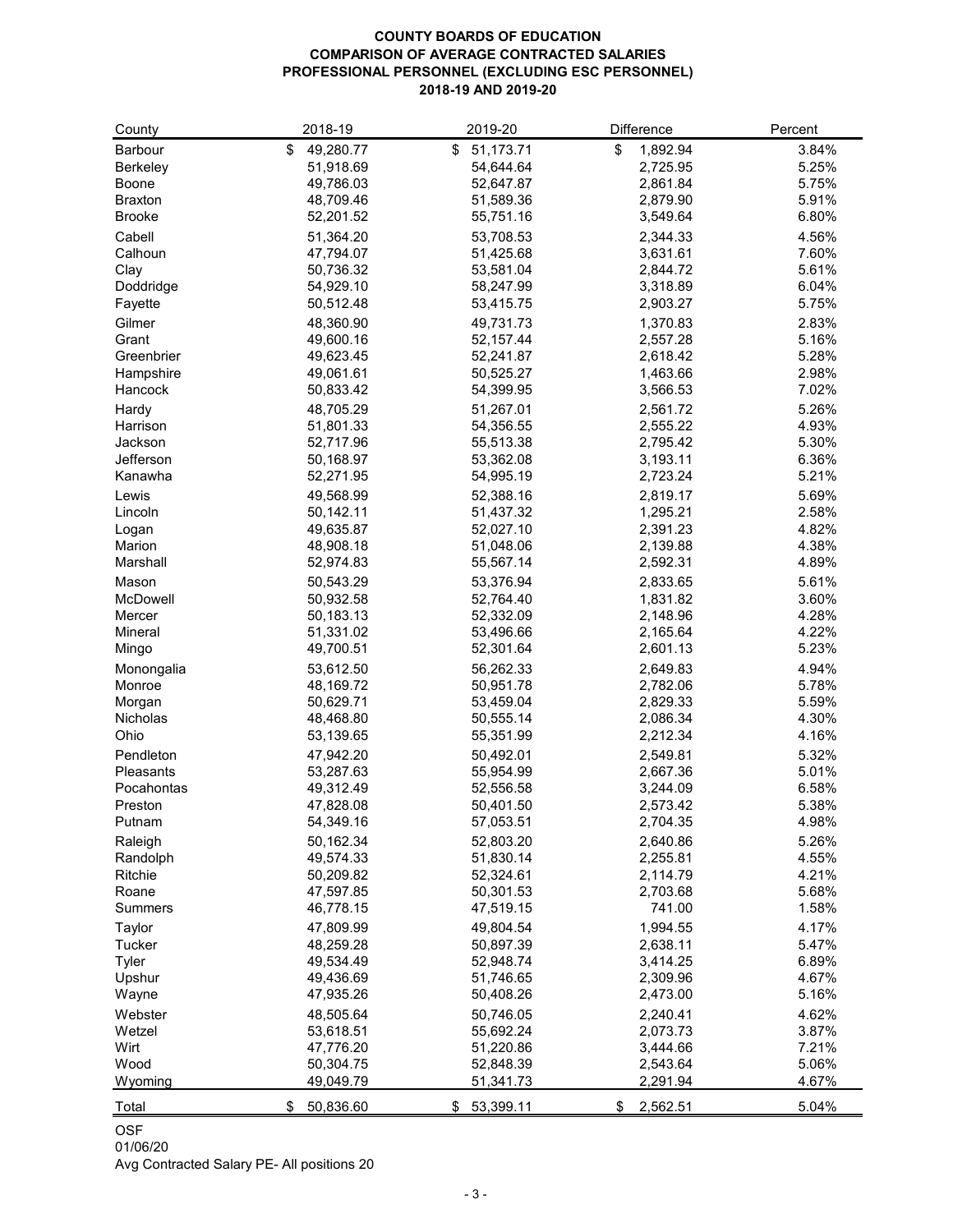# **COUNTY BOARDS OF EDUCATION COMPARISON OF AVERAGE CONTRACTED SALARIES PROFESSIONAL PERSONNEL (EXCLUDING ESC PERSONNEL) (ARRANGED IN DESCENDING ORDER BY PERCENT) 2018-19 AND 2019-20**

| Ct.            | County            | 2018-19                | 2019-20         | Difference     | Percent        |
|----------------|-------------------|------------------------|-----------------|----------------|----------------|
| 1              | Calhoun           | \$<br>47,794.07        | 51,425.68<br>\$ | \$<br>3,631.61 | 7.60%          |
| $\overline{c}$ | Wirt              | 47,776.20              | 51,220.86       | 3,444.66       | 7.21%          |
| 3              | Hancock           | 50,833.42              | 54,399.95       | 3,566.53       | 7.02%          |
| 4              | Tyler             | 49,534.49              | 52,948.74       | 3,414.25       | 6.89%          |
| 5              | <b>Brooke</b>     | 52,201.52              | 55,751.16       | 3,549.64       | 6.80%          |
|                |                   |                        |                 |                |                |
| 6              | Pocahontas        | 49,312.49              | 52,556.58       | 3,244.09       | 6.58%          |
| $\overline{7}$ | Jefferson         | 50,168.97              | 53,362.08       | 3,193.11       | 6.36%          |
| 8              | Doddridge         | 54,929.10              | 58,247.99       | 3,318.89       | 6.04%          |
| 9              | <b>Braxton</b>    | 48,709.46              | 51,589.36       | 2,879.90       | 5.91%          |
| 10             | Monroe            | 48,169.72              | 50,951.78       | 2,782.06       | 5.78%          |
| 11             | <b>Boone</b>      | 49,786.03              | 52,647.87       | 2,861.84       | 5.75%          |
| 12             | Fayette           | 50,512.48              | 53,415.75       | 2,903.27       | 5.75%          |
| 13             | Lewis             | 49,568.99              | 52,388.16       | 2,819.17       | 5.69%          |
| 14             | Roane             | 47,597.85              | 50,301.53       | 2,703.68       | 5.68%          |
| 15             | Clay              | 50,736.32              | 53,581.04       | 2,844.72       | 5.61%          |
| 16             | Mason             | 50,543.29              | 53,376.94       | 2,833.65       | 5.61%          |
| 17             | Morgan            | 50,629.71              | 53,459.04       | 2,829.33       | 5.59%          |
| 18             | Tucker            | 48,259.28              | 50,897.39       | 2,638.11       | 5.47%          |
| 19             | Preston           | 47,828.08              | 50,401.50       | 2,573.42       | 5.38%          |
| 20             | Pendleton         | 47,942.20              | 50,492.01       | 2,549.81       | 5.32%          |
| 21             | Jackson           | 52,717.96              | 55,513.38       | 2,795.42       | 5.30%          |
| 22             | Greenbrier        | 49,623.45              | 52,241.87       | 2,618.42       | 5.28%          |
| 23             | Raleigh           | 50,162.34              | 52,803.20       | 2,640.86       | 5.26%          |
| 24             | Hardy             | 48,705.29              | 51,267.01       | 2,561.72       | 5.26%          |
| 25             | <b>Berkeley</b>   | 51,918.69              | 54,644.64       | 2,725.95       | 5.25%          |
|                |                   |                        |                 |                |                |
| 26             | Mingo             | 49,700.51              | 52,301.64       | 2,601.13       | 5.23%          |
| 27             | Kanawha           | 52,271.95              | 54,995.19       | 2,723.24       | 5.21%          |
| 28             | Wayne             | 47,935.26              | 50,408.26       | 2,473.00       | 5.16%          |
| 29             | Grant             | 49,600.16              | 52,157.44       | 2,557.28       | 5.16%          |
| 30             | Wood              | 50,304.75              | 52,848.39       | 2,543.64       | 5.06%          |
| 31             | <b>Pleasants</b>  | 53,287.63              | 55,954.99       | 2,667.36       | 5.01%          |
| 32             | Putnam            | 54,349.16              | 57,053.51       | 2,704.35       | 4.98%          |
| 33             | Monongalia        | 53,612.50              | 56,262.33       | 2,649.83       | 4.94%          |
| 34             | Harrison          | 51,801.33              | 54,356.55       | 2,555.22       | 4.93%          |
| 35             | Marshall          | 52,974.83              | 55,567.14       | 2,592.31       | 4.89%          |
| 36             | Logan             | 49,635.87              | 52,027.10       | 2,391.23       | 4.82%          |
| 37             | Wyoming           | 49,049.79              | 51,341.73       | 2,291.94       | 4.67%          |
| 38             | Upshur            | 49,436.69              | 51,746.65       | 2,309.96       | 4.67%          |
| 39             | Webster           | 48,505.64              | 50,746.05       | 2,240.41       | 4.62%          |
| 40             | Cabell            | 51,364.20              | 53,708.53       | 2,344.33       | 4.56%          |
| 41             | Randolph          | 49,574.33              | 51,830.14       | 2,255.81       | 4.55%          |
| 42             | Marion            | 48,908.18              | 51,048.06       | 2,139.88       | 4.38%          |
| 43             | <b>Nicholas</b>   | 48,468.80              | 50,555.14       | 2,086.34       | 4.30%          |
| 44             | Mercer            | 50,183.13              | 52,332.09       | 2,148.96       | 4.28%          |
| 45             | Mineral           | 51,331.02              | 53,496.66       | 2,165.64       | 4.22%          |
| 46             | Ritchie           | 50,209.82              | 52,324.61       | 2,114.79       | 4.21%          |
| 47             | Taylor            | 47,809.99              | 49,804.54       | 1,994.55       | 4.17%          |
| 48             | Ohio              | 53,139.65              | 55,351.99       | 2,212.34       | 4.16%          |
| 49             | Wetzel            | 53,618.51              | 55,692.24       | 2,073.73       | 3.87%          |
| 50             | <b>Barbour</b>    | 49,280.77              | 51,173.71       | 1,892.94       | 3.84%          |
|                |                   |                        |                 |                |                |
| 51             | <b>McDowell</b>   | 50,932.58              | 52,764.40       | 1,831.82       | 3.60%          |
| 52             | Hampshire         | 49,061.61<br>48,360.90 | 50,525.27       | 1,463.66       | 2.98%          |
| 53<br>54       | Gilmer<br>Lincoln |                        | 49,731.73       | 1,370.83       | 2.83%<br>2.58% |
|                |                   | 50,142.11              | 51,437.32       | 1,295.21       |                |
| 55             | <b>Summers</b>    | 46,778.15              | 47,519.15       | 741.00         | 1.58%          |
|                | Total             | 50,836.60<br>\$        | 53,399.11       | \$<br>2,562.51 | 5.04%          |

# OSF

Avg Contracted Salary PE- All positions 20

01/06/20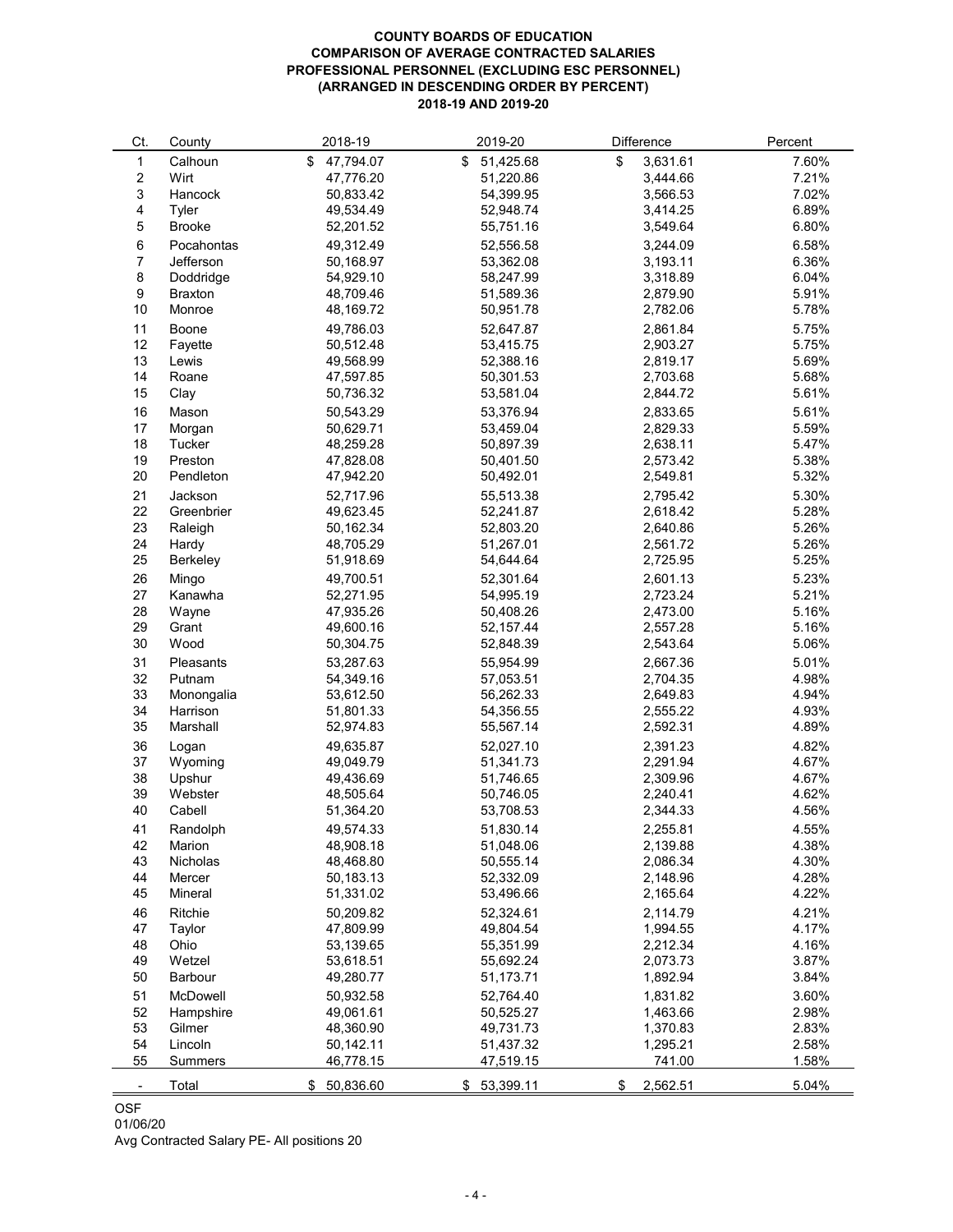|                          |              |                          |              | Deputy, Associate or       |              |                         |            |                  |
|--------------------------|--------------|--------------------------|--------------|----------------------------|--------------|-------------------------|------------|------------------|
|                          | <b>FTE</b>   | Superintendent           | <b>FTE</b>   | <b>Asst Superintendent</b> | <b>FTE</b>   | Admin. Assistant        | <b>FTE</b> | Attorney/Counsel |
| County                   |              | Avg. Salary              |              | Avg. Salary                |              | Avg. Salary             |            | Avg. Salary      |
| <b>Barbour</b>           | 1.00         | 107,250.00<br>197,999.98 | 0.60         | 89,017.50                  | ۰            |                         |            |                  |
| Berkeley<br><b>Boone</b> | 1.00<br>1.00 | 129,999.99               | 6.00<br>1.00 | 121,445.01<br>107,087.25   |              |                         |            |                  |
| <b>Braxton</b>           | 1.00         | 109,999.99               |              |                            |              |                         |            |                  |
| <b>Brooke</b>            | 1.00         | 127,999.98               | 1.00         | 111,999.98                 |              |                         |            |                  |
| Cabell                   | 1.00         | 141,999.99               | 3.00         | 109,687.86                 |              |                         | 1.00       | 105,694.56       |
| Calhoun                  | 1.00         | 91,507.50                |              |                            |              |                         |            |                  |
| Clay                     | 1.00         | 100,000.00               | 1.00         | 91,556.87                  |              |                         |            |                  |
| Doddridge                | 1.00         | 95,550.79                | 1.00         | 98,149.05                  | 1.00         | 100,537.71              |            |                  |
| Fayette                  | 1.00         | 137,499.99               | 2.00         | 108,794.09                 |              |                         |            |                  |
| Gilmer                   | 1.00         | 89,999.99                |              |                            |              |                         |            |                  |
| Grant                    | 1.00         | 125,999.98               |              |                            |              |                         |            |                  |
| Greenbrier               | 1.00         | 122,500.00               | 2.00         | 106,264.20                 | 1.00         | 42,978.00               |            |                  |
| Hampshire                | 1.00         | 112,999.99               |              |                            |              |                         |            |                  |
| Hancock                  | 1.00         | 120,000.00               |              |                            | 1.00         | 60,530.99               |            |                  |
| Hardy                    | 1.00         | 106,999.99               | 0.40         | 93,916.33                  |              |                         |            |                  |
| Harrison                 | 1.00         | 170,999.99               | 2.00         | 108,566.25                 |              |                         |            |                  |
| Jackson                  | 1.00         | 154,421.00               | 2.00         | 110,981.00                 |              |                         |            |                  |
| Jefferson<br>Kanawha     | 1.00<br>1.00 | 175,643.86<br>163,862.99 | 2.00<br>6.00 | 104,923.01<br>118,295.64   | 2.00<br>9.00 | 75,885.75<br>100,140.19 | 1.00       | 102,925.35       |
|                          |              |                          |              |                            |              |                         |            |                  |
| Lewis<br>Lincoln         | 1.00<br>1.00 | 107,370.24<br>118,501.83 | 1.00         | 93,502.04                  |              |                         |            |                  |
| Logan                    | 1.00         | 123,000.00               | 1.00         | 115,838.98                 | 1.00         | 86,848.07               |            |                  |
| Marion                   | 1.00         | 137,415.99               |              |                            | 5.00         | 93,835.61               |            |                  |
| Marshall                 | 1.00         | 130,999.89               | 1.00         | 120,633.45                 |              |                         | 1.00       | 105,965.42       |
| Mason                    | 1.00         | 119,999.99               |              |                            |              |                         |            |                  |
| McDowell                 | 1.00         | 120,000.00               | 1.00         | 95,767.99                  | 1.00         | 92,768.00               |            |                  |
| Mercer                   | 1.00         | 160,000.00               | 2.00         | 112,879.62                 |              |                         |            |                  |
| Mineral                  | 1.00         | 112,999.99               | 0.50         | 89,376.32                  |              |                         |            |                  |
| Mingo                    | 1.00         | 118,999.99               | 1.00         | 84, 154. 23                |              |                         |            |                  |
| Monongalia               | 1.00         | 149,999.99               | 3.00         | 124,766.59                 | 1.00         | 99,533.95               |            |                  |
| Monroe                   | 1.00         | 111,395.00               | 1.00         | 75,526.44                  |              |                         |            |                  |
| Morgan                   | 1.00         | 98,999.99                |              |                            |              |                         |            |                  |
| Nicholas                 | 1.00         | 119,999.98               |              |                            |              |                         |            |                  |
| Ohio                     | 1.00         | 149,999.99               | 1.00         | 119,999.99                 |              |                         |            |                  |
| Pendleton                | 1.00         | 109,999.99               | 1.00         | 82,948.42                  |              |                         |            |                  |
| Pleasants<br>Pocahontas  | 1.00         | 134,974.34               |              |                            |              |                         |            |                  |
| Preston                  | 1.00<br>1.00 | 115,264.72<br>125,999.99 | 2.00         | 86,378.00                  |              |                         |            |                  |
| Putnam                   | 1.00         | 164,998.98               | 3.00         | 114, 145. 74               |              |                         |            |                  |
| Raleigh                  | 1.00         | 144,160.99               | 2.00         | 113,428.00                 |              |                         |            |                  |
| Randolph                 | 1.00         | 99,000.01                | 1.00         | 79,999.99                  |              |                         |            |                  |
| Ritchie                  | 1.00         | 116,000.00               |              |                            |              |                         |            |                  |
| Roane                    | 1.00         | 95,000.00                |              |                            |              |                         |            |                  |
| <b>Summers</b>           | 1.00         | 95,508.00                |              |                            |              |                         |            |                  |
| <b>Taylor</b>            | 1.00         | 104,999.99               | 1.00         | 90,470.43                  |              |                         |            |                  |
| <b>Tucker</b>            | 1.00         | 94,999.99                |              |                            |              |                         |            |                  |
| <b>Tyler</b>             | 1.00         | 115,000.00               |              |                            |              |                         |            |                  |
| Upshur                   | 1.00         | 104,999.99               | 1.00         | 97,999.98                  |              |                         |            |                  |
| Wayne                    | 1.00         | 119,999.97               |              |                            |              |                         |            |                  |
| Webster                  | 1.00         | 96,000.00                |              |                            |              |                         |            |                  |
| Wetzel                   | 1.00         | 139,916.99               | 1.00         | 111,999.99                 |              |                         |            |                  |
| Wirt                     | 1.00         | 101,589.99               |              |                            |              |                         |            |                  |
| Wood                     | 1.00<br>1.00 | 150,499.99<br>119,999.99 | 3.00<br>2.00 | 103,061.93<br>115,499.99   | 1.00         | 77,971.34               |            |                  |
| Wyoming                  |              |                          |              |                            |              |                         |            |                  |
| Total                    | 55.00        | 123,851.51               | 59.50        | 108,271.58                 | 23.00        | 90,581.71               | 3.00       | 104,861.78       |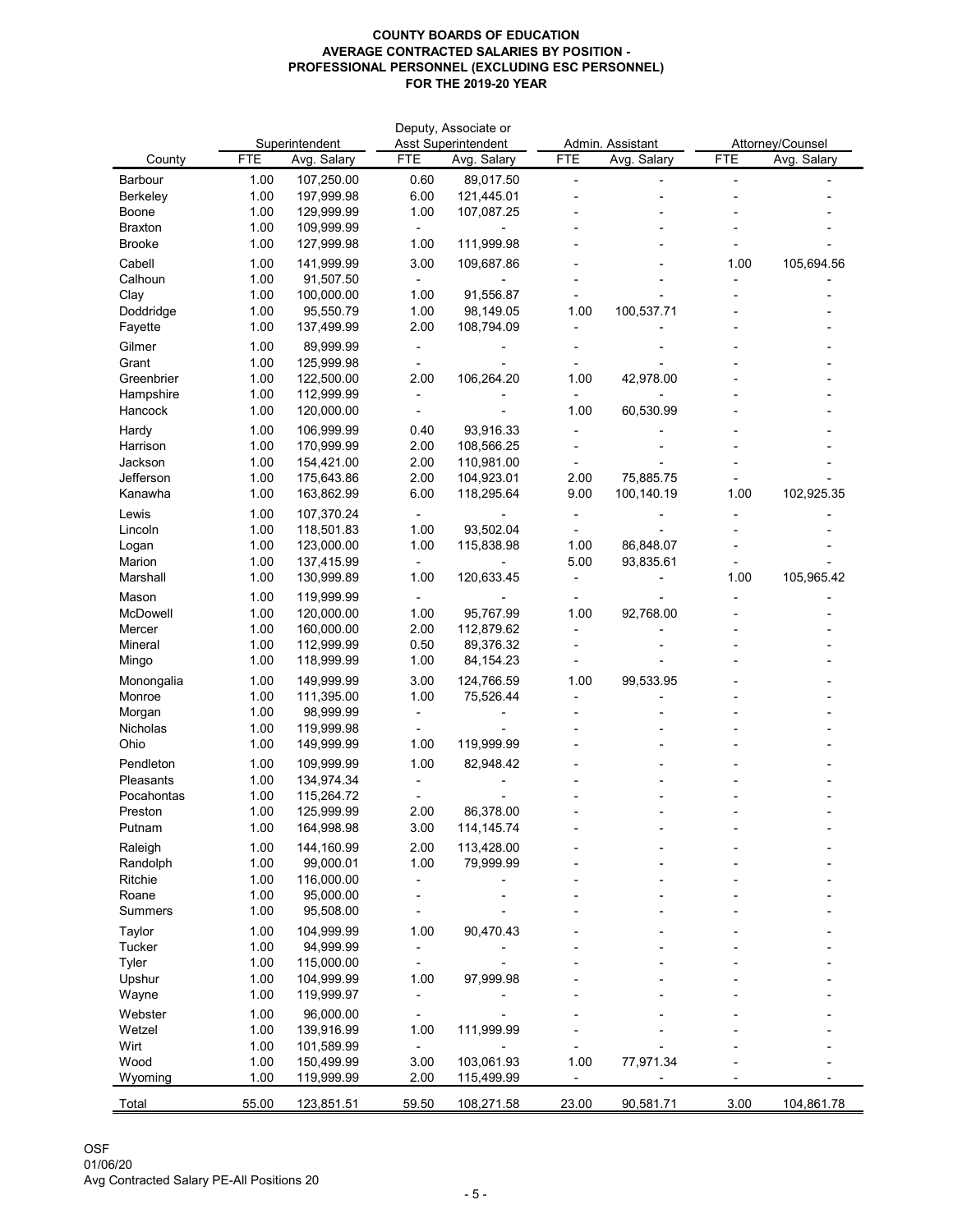|                                   |              | Director/Manager -           |               | Director/Manager -                        | <b>Chief School Business</b><br>Official |                         |              |                                                |
|-----------------------------------|--------------|------------------------------|---------------|-------------------------------------------|------------------------------------------|-------------------------|--------------|------------------------------------------------|
| County                            | <b>FTE</b>   | Instructional<br>Avg. Salary | <b>FTE</b>    | <b>Supportive Services</b><br>Avg. Salary | <b>FTE</b>                               | Avg. Salary             | <b>FTE</b>   | <b>Child Nutrition Director</b><br>Avg. Salary |
|                                   |              |                              |               |                                           |                                          |                         |              |                                                |
| <b>Barbour</b><br><b>Berkeley</b> | 2.40<br>9.90 | 79,466.52<br>100,256.45      | 0.45<br>20.10 | 82,756.78<br>76,601.90                    | 1.00<br>1.00                             | 87,027.59<br>135,239.88 | 0.50<br>1.00 | 49,113.18<br>104,680.64                        |
| <b>Boone</b>                      | 4.00         | 81,002.13                    | 5.00          | 74,157.11                                 | 1.00                                     | 100,417.59              | 1.00         | 55,796.40                                      |
| <b>Braxton</b>                    | 2.80         | 84,213.73                    |               |                                           | 1.00                                     | 77,301.67               | 0.33         | 80,511.94                                      |
| <b>Brooke</b>                     | 3.50         | 98,309.53                    | 2.00          | 88,706.68                                 | 1.00                                     | 83,374.97               |              |                                                |
| Cabell                            | 8.00         | 97,214.72                    | 9.00          | 89,857.37                                 | 1.00                                     | 109,687.86              | 1.00         | 105,694.56                                     |
| Calhoun                           | 2.00         | 69,055.14                    | 1.00          | 62,909.16                                 | 1.00                                     | 72,781.59               |              |                                                |
| Clay                              | 4.50         | 78,459.97                    |               |                                           | 1.00                                     | 85,801.21               |              |                                                |
| Doddridge                         | 2.00         | 84,744.99                    | 1.00          | 83,403.85                                 | 1.00                                     | 91,306.93               | 1.00         | 77,399.55                                      |
| Fayette                           | 6.00         | 92,750.13                    | 2.00          | 96,022.63                                 | 1.00                                     | 97,724.40               | 1.00         | 94,678.48                                      |
| Gilmer                            |              |                              | 2.00          | 70,836.60                                 | 1.00                                     | 71,193.75               |              |                                                |
| Grant                             | 2.50         | 81,745.90                    | 2.00          | 71,935.66                                 | 1.00                                     | 86,883.24               |              |                                                |
| Greenbrier                        | 3.00         | 94,195.20                    | 4.00          | 68,042.91                                 | 1.00                                     | 92,188.80               | 1.00<br>0.10 | 92,471.40                                      |
| Hampshire<br>Hancock              | 2.40<br>3.00 | 72,395.58<br>101,345.96      | 3.00<br>5.00  | 73,353.59<br>90,770.65                    | 1.00<br>1.00                             | 83,046.37<br>104,306.13 | 1.00         | 73,957.40<br>95,447.91                         |
|                                   | 1.85         |                              |               |                                           |                                          |                         |              | 55,614.52                                      |
| Hardy<br>Harrison                 | 3.50         | 83,364.51<br>91,828.88       | 0.90<br>3.00  | 92,312.63<br>80,571.08                    | 1.00<br>1.00                             | 94,097.78<br>113,714.75 | 1.00<br>1.00 | 88,251.25                                      |
| Jackson                           | 4.00         | 99,466.90                    | 1.00          | 83,954.00                                 | 1.00                                     | 103,266.80              | 1.00         | 90,927.20                                      |
| Jefferson                         | 2.00         | 78,973.75                    | 23.00         | 67,320.44                                 | 1.00                                     | 100,791.67              |              |                                                |
| Kanawha                           | 4.00         | 95,708.05                    | 25.00         | 76,382.80                                 | 1.00                                     | 108,254.97              |              |                                                |
| Lewis                             | 3.40         | 85,019.51                    | 2.00          | 65,994.72                                 | 1.00                                     | 89,177.58               | 0.60         | 86,139.63                                      |
| Lincoln                           | 6.00         | 70,359.86                    | 1.00          | 77,863.20                                 | 1.00                                     | 75,103.20               |              |                                                |
| Logan                             | 2.70         | 84,940.85                    | 4.30          | 87,608.68                                 | 1.00                                     | 105,576.66              | 1.00         | 88,300.21                                      |
| Marion                            | 1.00         | 90,881.85                    |               |                                           | 1.00                                     | 89,379.99               | 1.00         | 66,782.07                                      |
| Marshall                          | 3.00         | 103,541.76                   | 5.00          | 95,652.11                                 | 1.00                                     | 113,122.25              | 1.00         | 99,333.37                                      |
| Mason                             | 7.00         | 83,605.39                    | 3.00          | 88,105.49                                 | 1.00                                     | 101,534.56              | 1.00         | 85,652.99                                      |
| McDowell                          | 1.00         | 87,138.48                    | 6.00          | 73,987.40                                 | 1.00                                     | 87,138.48               | 0.50         | 87,138.48                                      |
| Mercer                            | 2.00         | 83,254.93                    | 4.00          | 78,490.70                                 | 1.00                                     | 98,507.41               |              |                                                |
| Mineral<br>Mingo                  | 3.50<br>4.25 | 94,549.48<br>86,123.53       | 4.50<br>4.00  | 76,022.47<br>66,912.78                    | 1.00<br>1.00                             | 85,435.07<br>77,188.14  | 1.00<br>0.75 | 85,090.16<br>75,912.00                         |
|                                   |              |                              |               |                                           |                                          |                         |              |                                                |
| Monongalia<br>Monroe              | 5.50<br>2.00 | 90,202.19<br>67,487.67       | 13.00<br>4.00 | 75,624.04<br>66,327.41                    | 1.00<br>1.00                             | 103,532.62<br>97,148.58 | 1.00<br>0.50 | 63,951.52<br>65,361.40                         |
| Morgan                            | 2.75         | 79,910.96                    | 3.25          | 70,484.95                                 | 1.00                                     | 85,249.05               | 0.75         | 67,875.89                                      |
| Nicholas                          | 3.00         | 88,379.42                    | 5.00          | 74,796.10                                 | 1.00                                     | 104,176.40              | 0.50         | 65,236.94                                      |
| Ohio                              | 5.00         | 94,874.59                    | 1.00          | 101,071.99                                | 1.00                                     | 99,243.99               | 1.00         | 81,923.99                                      |
| Pendleton                         | 1.30         | 66,487.30                    |               |                                           | 1.00                                     | 95,671.98               | 0.50         | 48,035.40                                      |
| Pleasants                         | 2.00         | 91,260.39                    | 1.00          | 84,583.92                                 | 1.00                                     | 94,137.44               | 0.50         | 77,073.60                                      |
| Pocahontas                        | 0.95         | 94,377.25                    | 0.55          | 86,665.98                                 | 1.00                                     | 68,152.32               | 0.50         | 45,625.80                                      |
| Preston                           | 3.00         | 77,704.57                    | 2.00          | 67,112.57                                 | 1.00                                     | 87,103.20               | 1.00         | 57,084.80                                      |
| Putnam                            | 5.00         | 105,974.87                   | 13.00         | 88,506.13                                 | 1.00                                     | 122,322.87              | 1.00         | 107,602.47                                     |
| Raleigh                           | 4.50         | 90,536.87                    | 12.00         | 81,717.01                                 | 1.00                                     | 106,147.99              | 1.00         | 79,147.99                                      |
| Randolph                          | 3.00         | 70,987.20                    | 2.20          | 72,746.51                                 | 1.00                                     | 86,377.99               | 0.80         | 80,457.60                                      |
| Ritchie                           | 2.00         | 88,312.61                    | 0.50          | 87,545.94                                 | 1.00                                     | 79,702.87               |              |                                                |
| Roane<br><b>Summers</b>           | 1.50<br>1.50 | 76,769.79<br>72,693.79       | 1.00<br>0.55  | 86,588.64<br>68,624.25                    | 1.00<br>1.00                             | 69,287.68<br>65,807.59  | 0.45         | 88,244.40                                      |
|                                   |              |                              |               |                                           |                                          |                         |              |                                                |
| Taylor<br>Tucker                  | 2.00<br>1.00 | 81,636.79<br>71,108.58       | 2.00<br>1.00  | 70,560.00<br>80,886.14                    | 1.00<br>1.00                             | 90,470.43<br>80,148.85  | 1.00         | 69,084.00                                      |
| Tyler                             | 5.00         | 87,158.55                    | 1.00          | 82,502.00                                 | 1.00                                     | 103,314.53              |              |                                                |
| Upshur                            | 2.00         | 67,440.12                    | 1.00          | 86,255.02                                 | 1.00                                     | 95,170.26               |              |                                                |
| Wayne                             | 4.00         | 89,233.29                    | 6.00          | 81,490.07                                 | 1.00                                     | 89,233.29               | 1.00         | 89,233.29                                      |
| Webster                           | 1.20         | 68,546.12                    | 1.00          | 81,210.24                                 | 1.00                                     | 72,519.86               | 0.50         | 62,267.10                                      |
| Wetzel                            | 3.00         | 103,454.43                   | 1.00          | 103,697.82                                | 1.00                                     | 105,388.00              | 1.00         | 90,956.00                                      |
| Wirt                              | 2.00         | 76,374.71                    | 0.50          | 65,005.88                                 | 1.00                                     | 93,099.41               | 1.00         | 84,937.36                                      |
| Wood                              | 7.00         | 93,021.13                    | 11.00         | 72,459.14                                 | 1.00                                     | 102,011.85              | 1.00         | 80,252.28                                      |
| Wyoming                           | 4.00         | 88,371.79                    | 6.00          | 82,030.49                                 | 1.00                                     | 92,936.19               |              |                                                |
| Total                             | 179.40       | 87,982.71                    | 232.80        | 77,886.70                                 | 55.00                                    | 92,889.57               | 32.78        | 80,469.37                                      |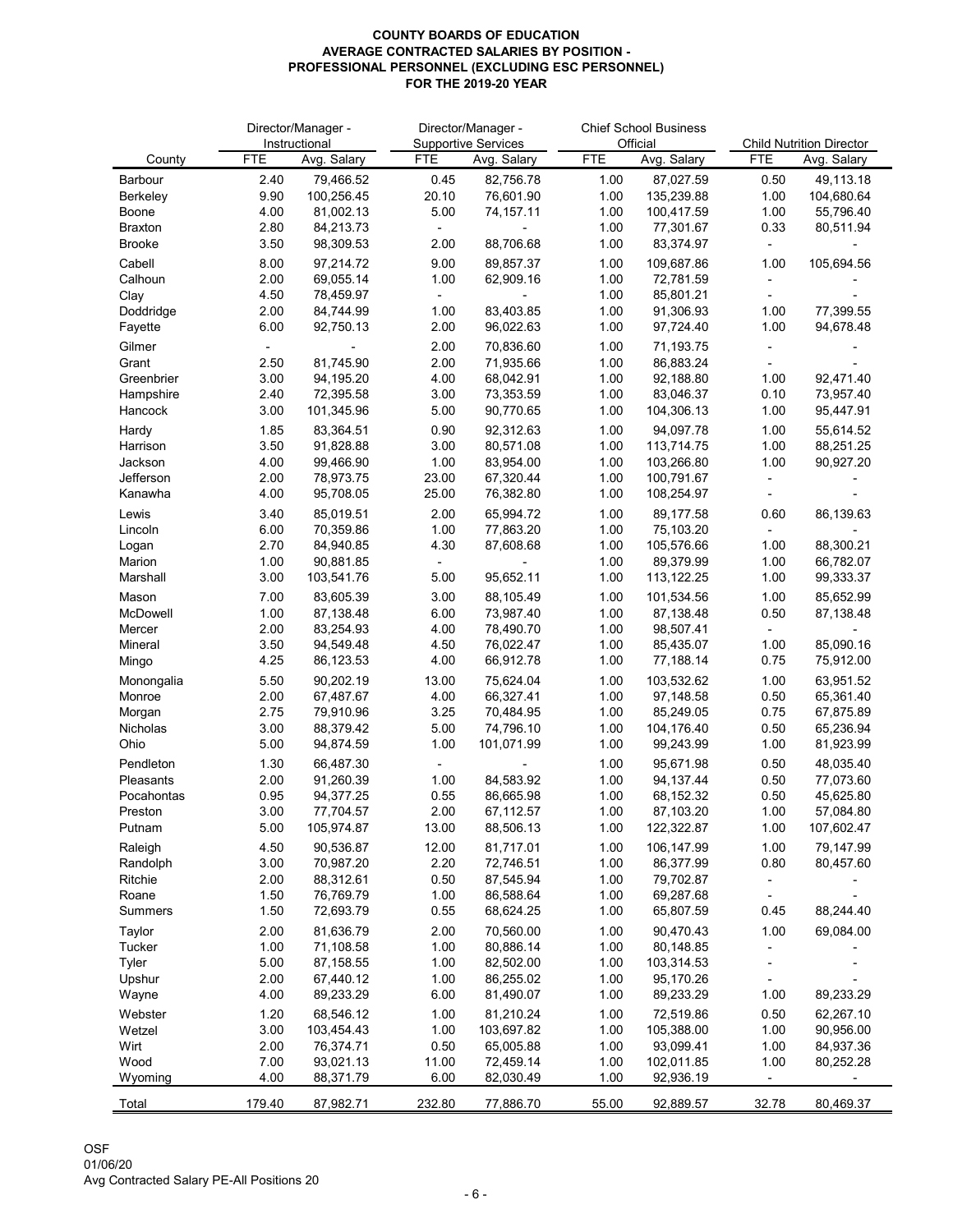|                                |            | Adult                      |                         |                              |               |                               |                |                        |
|--------------------------------|------------|----------------------------|-------------------------|------------------------------|---------------|-------------------------------|----------------|------------------------|
|                                |            | <b>Program Coordinator</b> |                         | <b>Curriculum Specialist</b> |               | <b>Principal - Elementary</b> |                | Principal - Middle/JH  |
| County                         | <b>FTE</b> | Avg. Salary                | <b>FTE</b>              | Avg. Salary                  | <b>FTE</b>    | Avg. Salary                   | <b>FTE</b>     | Avg. Salary            |
| Barbour                        |            |                            | 0.55                    | 55,367.87                    | 2.65          | 61,940.60                     | 2.00           | 67,358.49              |
| <b>Berkeley</b>                |            |                            | 17.00                   | 82,038.37                    | 23.00         | 88,215.68                     | 6.00           | 99,885.32              |
| <b>Boone</b><br><b>Braxton</b> |            |                            | 4.00<br>0.42            | 53,488.75<br>82,147.93       | 7.00<br>6.00  | 75,988.26<br>69,885.94        | 2.00<br>1.00   | 80,774.83<br>66,984.00 |
| <b>Brooke</b>                  |            |                            |                         |                              | 4.00          | 79,373.95                     | 1.00           | 88,415.20              |
|                                |            |                            | $\blacksquare$          |                              |               |                               |                |                        |
| Cabell                         |            |                            | 5.00                    | 69,380.32                    | 18.00         | 80,139.23                     | 4.00           | 85,745.63              |
| Calhoun                        |            |                            | $\sim$<br>1.10          |                              | 2.00<br>1.30  | 65,711.68<br>72,525.32        | $\sim$         | 64,201.20              |
| Clay<br>Doddridge              |            |                            |                         | 73,358.17                    | 1.00          | 85,721.53                     | 1.00<br>1.00   | 90,077.62              |
| Fayette                        |            |                            | $\blacksquare$<br>11.88 | 66,650.24                    | 6.00          | 77,665.82                     | 3.00           | 81,324.82              |
|                                |            |                            |                         |                              |               |                               |                |                        |
| Gilmer                         |            |                            | 2.00                    | 71,422.09                    | 1.00<br>2.00  | 81,319.20                     |                |                        |
| Grant<br>Greenbrier            |            |                            | $\blacksquare$<br>2.00  | 72,069.80                    | 9.00          | 78,061.84<br>81,162.98        | 2.00           | 83,555.26              |
| Hampshire                      |            |                            |                         |                              | 5.00          | 66,206.79                     | 2.00           | 82,366.21              |
| Hancock                        |            |                            |                         |                              | 3.00          | 81,956.60                     | 2.00           | 79,159.85              |
|                                |            |                            |                         |                              |               |                               |                |                        |
| Hardy<br>Harrison              |            |                            |                         |                              | 2.00          | 73,311.20                     | 2.00           | 69,066.60<br>90,652.94 |
| Jackson                        |            |                            | 13.00<br>$\blacksquare$ | 74,678.63                    | 13.00<br>8.00 | 83,382.07<br>78,658.75        | 5.00<br>2.00   | 90,412.20              |
| Jefferson                      |            |                            | 7.85                    | 76,621.45                    | 11.00         | 83,119.03                     | 4.00           | 83,304.60              |
| Kanawha                        |            |                            | 16.00                   | 68,385.07                    | 42.00         | 77,140.50                     | 13.00          | 82,134.42              |
|                                |            |                            |                         |                              |               |                               |                |                        |
| Lewis                          |            |                            | $\blacksquare$          |                              | 4.00          | 75,881.22                     | 1.00           | 80,691.50              |
| Lincoln                        |            |                            | 1.00                    | 86,491.86                    | 4.00<br>11.00 | 65,205.95<br>73,395.72        | 1.00<br>3.00   | 72,611.00<br>74,362.40 |
| Logan<br>Marion                |            |                            | 10.00                   | 73,840.98                    | 12.00         | 81,418.96                     | 4.00           | 82,806.76              |
| Marshall                       |            |                            |                         |                              | 8.00          | 79,103.15                     | 2.00           | 86,860.00              |
|                                |            |                            |                         |                              |               |                               |                |                        |
| Mason<br>McDowell              |            |                            |                         |                              | 7.00          | 81,948.48                     | $\blacksquare$ | 69,480.81              |
| Mercer                         | 1.00       | 67,057.20                  | 1.00<br>8.00            | 82,746.72<br>76,496.59       | 5.00<br>17.00 | 72,705.24<br>74,985.47        | 3.00<br>3.00   | 84,208.09              |
| Mineral                        |            |                            |                         |                              | 8.00          | 78,971.69                     | 2.00           | 80,289.55              |
| Mingo                          |            |                            | 1.00                    | 59,157.60                    | 1.00          | 81,406.24                     | $\blacksquare$ |                        |
|                                |            |                            | 11.50                   |                              |               |                               |                | 96,979.85              |
| Monongalia<br>Monroe           |            |                            |                         | 64,398.07                    | 10.00<br>2.00 | 97,712.35<br>74,799.06        | 4.00<br>1.00   | 71,293.75              |
| Morgan                         |            |                            | ۰                       |                              | 3.00          | 74,608.82                     | 1.00           | 83,198.40              |
| Nicholas                       |            |                            | 1.00                    | 53,100.60                    | 6.50          | 65,734.19                     | 2.00           | 73,958.99              |
| Ohio                           |            |                            |                         |                              | 7.00          | 83,391.13                     | 4.00           | 86,015.99              |
| Pendleton                      |            |                            |                         |                              | 3.00          |                               |                |                        |
| Pleasants                      |            |                            |                         |                              | 2.00          | 72,798.74<br>81,101.63        | $\sim$<br>1.00 | 82,691.86              |
| Pocahontas                     |            |                            |                         |                              | 1.50          | 62,758.67                     | 1.00           | 57,428.80              |
| Preston                        |            |                            | 2.00                    | 53,585.39                    | 2.00          | 67,675.01                     | 1.00           | 72,104.62              |
| Putnam                         |            |                            | 4.00                    | 77,484.37                    | 13.00         | 88,507.10                     | 4.00           | 92,404.23              |
|                                |            |                            |                         |                              |               |                               |                |                        |
| Raleigh<br>Randolph            |            |                            | 13.00<br>1.00           | 71,150.37<br>74,097.60       | 17.00<br>7.00 | 76,390.18<br>70,282.50        | 5.00<br>1.00   | 81,407.04<br>79,031.16 |
| Ritchie                        |            |                            |                         |                              | 2.75          | 66,224.80                     | 1.00           | 79,578.90              |
| Roane                          |            |                            | 2.00                    | 51,600.75                    | 2.00          | 71,019.51                     | 2.00           | 67,806.55              |
| <b>Summers</b>                 |            |                            |                         |                              | 1.00          | 56,112.16                     | $\blacksquare$ |                        |
|                                |            |                            | 2.00                    |                              | 3.00          |                               |                | 69,105.36              |
| Taylor<br><b>Tucker</b>        |            |                            |                         | 54,992.80                    |               | 71,682.43                     | 1.00           |                        |
| <b>Tyler</b>                   |            |                            | ۰.                      |                              | 2.00          | 84,950.93                     | 1.00           | 73,552.41              |
| Upshur                         |            |                            | 1.00                    | 89,052.66                    | 7.00          | 70,017.30                     | 1.00           | 78,366.35              |
| Wayne                          |            |                            | 5.00                    | 61,410.60                    | 9.00          | 68,244.42                     | 4.00           | 67,701.15              |
|                                |            |                            |                         |                              |               |                               |                |                        |
| Webster                        |            |                            | 1.00                    | 72,347.65                    | 2.50          | 71,021.05                     |                |                        |
| Wetzel<br>Wirt                 |            |                            |                         |                              | 4.00<br>1.00  | 99,516.12<br>77,373.84        | 1.00           | 92,907.12              |
| Wood                           |            |                            | 7.00                    | 78,236.05                    | 19.00         | 84,044.92                     | 5.00           | 85,293.78              |
| Wyoming                        |            |                            |                         |                              | 8.00          | 75,345.25                     | 3.00           | 66,004.33              |
|                                |            |                            |                         |                              |               |                               |                |                        |
| Total                          | 1.00       | 67,057.20                  | 152.30                  | 71,334.98                    | 379.20        | 78,539.80                     | 116.00         | 81,769.47              |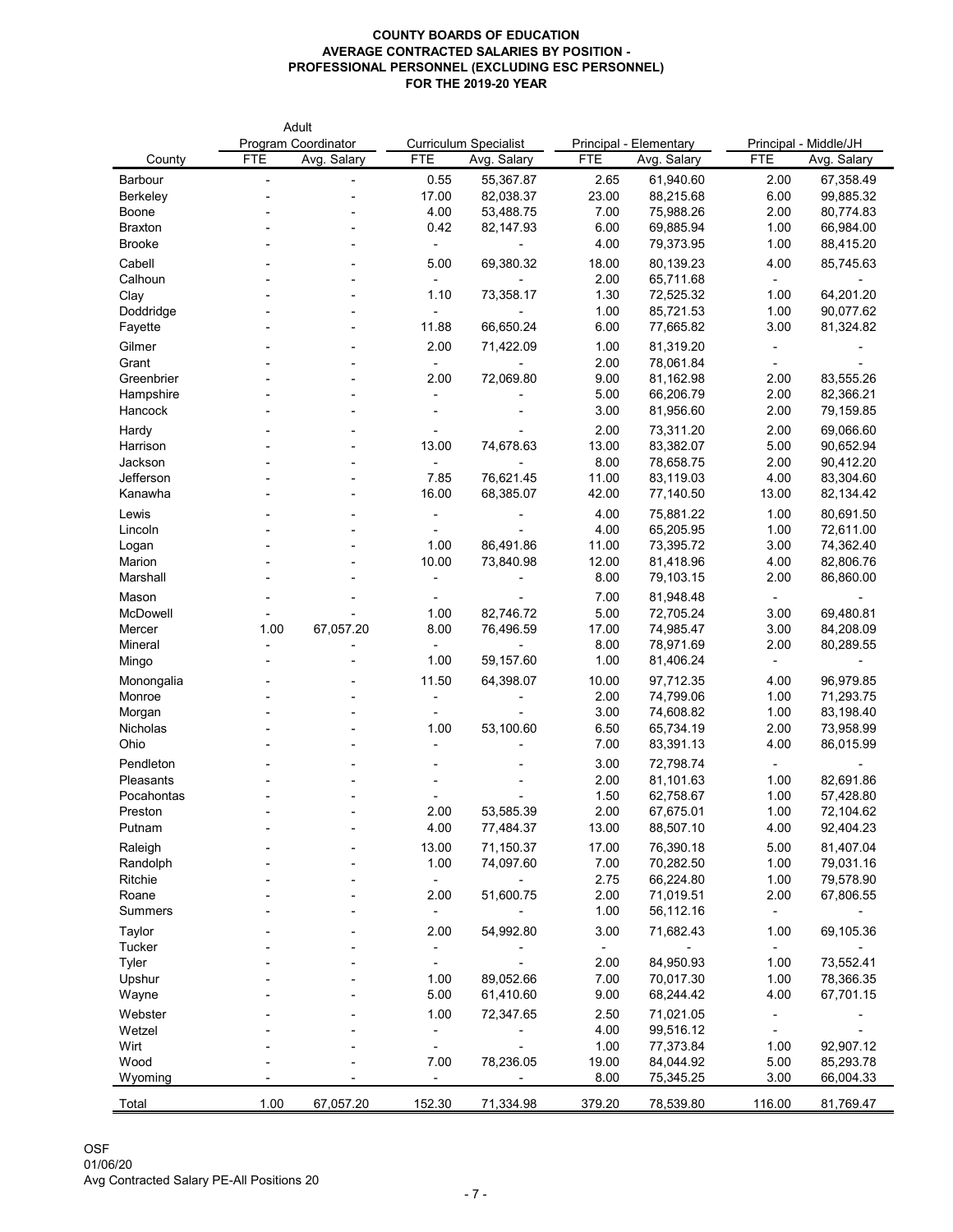|                  |            | Principal-High School |            | Principal - Combined | Asst. Principal - Elem. |             |            | Asst. Principal - Middle |
|------------------|------------|-----------------------|------------|----------------------|-------------------------|-------------|------------|--------------------------|
| County           | <b>FTE</b> | Avg. Salary           | <b>FTE</b> | Avg. Salary          | <b>FTE</b>              | Avg. Salary | <b>FTE</b> | Avg. Salary              |
| Barbour          | 1.00       | 68,977.57             | 1.00       | 67,062.98            | $\sim$                  |             | 2.00       | 56,397.67                |
| <b>Berkeley</b>  | 5.00       | 105,168.95            |            |                      | 14.00                   | 64,577.57   | 10.00      | 69,110.00                |
| Boone            | 3.00       | 78,904.35             |            |                      |                         |             | 2.50       | 68,115.94                |
| <b>Braxton</b>   | 1.00       | 66,112.80             |            |                      |                         |             | 1.00       | 60,531.75                |
| <b>Brooke</b>    | 2.00       | 82,315.45             |            |                      | 1.00                    | 57,103.42   | 3.00       | 67,753.92                |
| Cabell           | 3.00       | 103,736.19            | 1.00       | 78,857.26            | 6.00                    | 67,354.51   | 8.00       | 70,825.03                |
| Calhoun          | 1.00       | 87,919.97             | 1.00       | 87,683.03            |                         |             |            |                          |
| Clay             | 1.00       | 81,380.40             |            |                      | 0.10                    | 71,090.80   | 0.10       | 58,063.50                |
| Doddridge        | 1.00       | 84,638.38             |            |                      | 1.00                    | 65,754.15   | 1.00       | 81,723.40                |
| Fayette          | 3.00       | 80,468.35             |            |                      | 2.00                    | 75,686.24   | 5.00       | 66,172.44                |
| Gilmer           | ٠          |                       | 1.00       | 79,649.19            | 1.00                    | 54,784.89   |            |                          |
| Grant            | 2.00       | 82,587.70             | 1.00       | 73,461.69            | 1.00                    | 71,505.69   |            |                          |
| Greenbrier       | 2.67       | 82,142.00             |            |                      | 1.00                    | 64,896.92   | 3.00       | 68,751.48                |
| Hampshire        | 1.00       | 75,053.83             |            |                      | $\sim$                  |             | 1.00       | 62,012.64                |
| Hancock          | 2.00       | 99,984.44             |            |                      | 3.00                    | 69,678.77   | 5.00       | 71,827.58                |
| Hardy            | 2.00       | 94,126.00             |            |                      | 0.50                    | 59,124.18   | 2.00       | 67,441.89                |
| Harrison         | 7.00       | 96,665.37             |            |                      | 4.00                    | 68,457.06   | 4.00       | 76,642.73                |
| Jackson          | 3.00       | 99,463.43             |            |                      | 1.00                    | 63,857.20   | 3.00       | 69,357.57                |
| Jefferson        | 2.00       | 103,548.49            |            |                      | 3.00                    | 66,335.87   | 5.00       | 62,343.60                |
| Kanawha          | 13.00      | 87,071.26             | 1.00       | 96,780.00            | 6.00                    | 62,792.43   | 16.00      | 72,346.93                |
| Lewis            | 1.00       | 81,812.50             | 0.50       | 58,131.32            | 1.00                    | 62,056.54   | 2.00       | 74,715.60                |
| Lincoln          | 1.00       | 92,138.40             | 3.00       | 79,549.33            |                         |             | 1.00       | 54,796.35                |
|                  | 4.00       | 85,201.50             |            |                      | $\sim$<br>2.00          | 54,456.16   | 5.00       | 58,677.16                |
| Logan<br>Marion  | 5.00       | 86,891.43             |            |                      | 5.00                    | 66,840.50   | 4.00       | 70,437.37                |
| Marshall         | 2.00       | 103,932.50            | 1.00       | 87,850.27            |                         |             | 1.00       | 74,646.00                |
|                  |            |                       |            |                      | $\blacksquare$          |             |            |                          |
| Mason            | 4.00       | 90,290.62             | 1.00       | 70,577.90            | 2.60                    | 72,476.84   |            |                          |
| McDowell         | 3.00       | 82,577.16             |            |                      | 1.00                    | 63,870.53   | 3.00       | 62,343.13                |
| Mercer           | 4.00       | 92,263.98             | 2.00       | 90,517.13            | $\sim$                  |             | 6.00       | 71,893.81                |
| Mineral          | 3.00       | 89,519.41             | 1.00       | 70,055.84            | 1.00                    | 76,376.52   | 2.00       | 70,422.04                |
| Mingo            | 2.00       | 95,749.17             | 6.00       | 75,019.16            |                         |             |            |                          |
| Monongalia       | 3.50       | 97,954.06             | 1.00       | 108,763.88           | 9.00                    | 72,864.19   | 5.00       | 73,767.86                |
| Monroe           | 1.00       | 87,012.60             |            |                      | 1.00                    | 59,658.82   |            |                          |
| Morgan           | 1.00       | 84,679.12             | 1.00       | 81,293.62            | 2.00                    | 66,157.35   | 1.00       | 73,659.30                |
| Nicholas         | 3.00       | 74,686.85             | 0.50       | 65,685.36            | 1.00                    | 62,301.88   | 1.50       | 73,769.99                |
| Ohio             | 1.00       | 105,477.00            |            |                      |                         |             | 3.00       | 73,999.66                |
| Pendleton        | 1.00       | 78,476.41             |            |                      |                         |             |            |                          |
| <b>Pleasants</b> | 2.00       | 87,074.70             |            |                      |                         |             | 1.00       | 66,882.17                |
| Pocahontas       | 1.00       | 85,519.20             | 1.00       | 63,368.80            |                         |             |            |                          |
| Preston          | 1.00       | 76,213.20             | 6.00       | 67,040.20            |                         |             |            |                          |
| Putnam           | 5.00       | 98,273.93             |            |                      | 2.00                    | 78,700.75   | 2.50       | 72,804.15                |
| Raleigh          | 4.50       | 91,369.62             |            |                      | 6.00                    | 64,410.91   | 6.00       | 64,924.30                |
| Randolph         | 3.00       | 86,209.76             | 1.50       | 66,749.39            |                         |             | 3.00       | 70,270.61                |
| Ritchie          | 1.00       | 87,508.08             |            |                      |                         |             | 1.00       | 55,242.00                |
| Roane            | 1.00       | 71,476.20             |            |                      |                         |             | 1.00       | 45,284.00                |
| <b>Summers</b>   |            |                       |            |                      | 2.50                    | 66,110.98   | 1.00       | 57,829.08                |
|                  | 1.00       | 78,711.60             |            |                      | 1.00                    | 61,422.27   | 2.00       | 62,943.39                |
| Taylor<br>Tucker | 1.00       | 83,070.79             | 2.00       | 73,848.99            |                         |             |            |                          |
| <b>Tyler</b>     | 1.00       | 92,275.24             |            |                      |                         |             |            |                          |
| Upshur           | 2.00       | 78,414.41             |            |                      | 1.00                    | 59,162.40   | 2.00       | 64,149.75                |
|                  | 3.00       | 85,388.47             | 2.00       | 73,687.90            | 3.50                    | 63,698.35   | 1.00       | 67,432.20                |
| Wayne            |            |                       |            |                      |                         |             |            |                          |
| Webster          | 1.00       | 66,982.75             |            |                      |                         |             |            |                          |
| Wetzel           | 4.00       | 91,853.48             |            |                      | 3.00                    | 71,829.82   |            |                          |
| Wirt             | 1.00       | 82,256.28             |            |                      | 1.00                    | 67,805.38   | 1.00       | 58,328.60                |
| Wood             | 3.00       | 93,415.80             |            |                      | 10.00                   | 61,559.32   | 6.00       | 65,166.57                |
| Wyoming          | 3.00       | 79,407.75             |            |                      |                         |             |            |                          |
| Total            | 133.67     | 89,073.88             | 35.50      | 75,902.79            | 100.20                  | 66,150.28   | 133.60     | 68,384.14                |
|                  |            |                       |            |                      |                         |             |            |                          |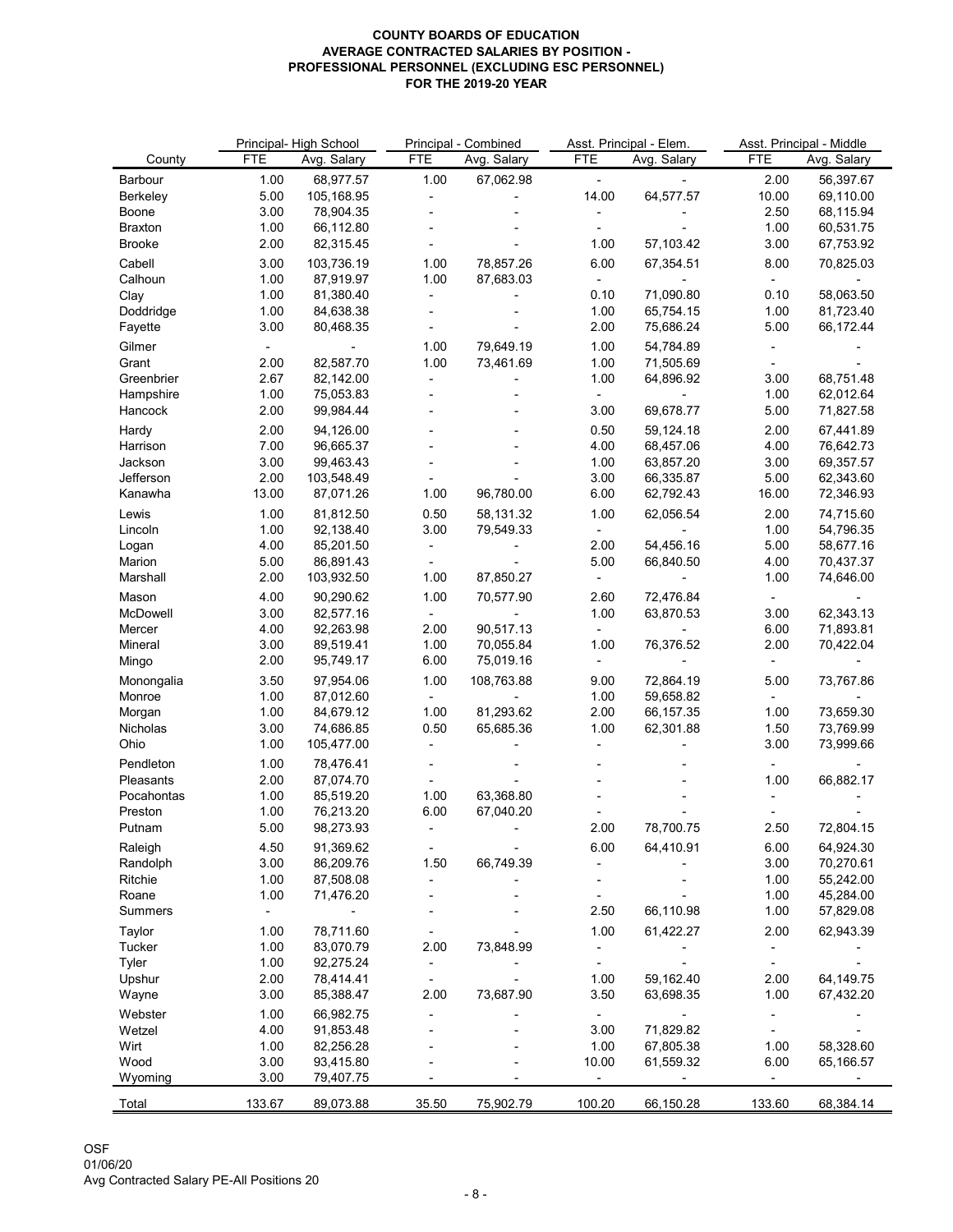|                 |            | Asst. Principal - HS   |            | Asst. Principal - Combined | <b>Head Teacher</b> |             | Tech. Integration Spec. |             |
|-----------------|------------|------------------------|------------|----------------------------|---------------------|-------------|-------------------------|-------------|
| County          | <b>FTE</b> | Avg. Salary            | <b>FTE</b> | Avg. Salary                | <b>FTE</b>          | Avg. Salary | <b>FTE</b>              | Avg. Salary |
| <b>Barbour</b>  | 2.00       | 71,761.12              |            |                            | 0.85                | 50,540.14   | 0.86                    | 60,573.00   |
| <b>Berkeley</b> | 16.00      | 76,109.58              |            |                            |                     |             | 1.00                    | 65,654.55   |
| Boone           | 3.50       | 61,621.77              |            |                            |                     |             |                         |             |
| <b>Braxton</b>  | 2.00       | 60,223.82              |            |                            |                     |             |                         |             |
| <b>Brooke</b>   | 3.50       | 85,699.44              |            |                            |                     |             |                         |             |
| Cabell          | 11.00      | 78,020.10              |            |                            |                     |             |                         |             |
| Calhoun         | 1.00       | 69,567.85              | 2.00       | 57,163.84                  |                     |             | 1.00                    | 44,958.51   |
| Clay            | 0.10       | 57,327.60              |            |                            |                     |             |                         |             |
| Doddridge       | 1.00       | 76,375.20              |            |                            |                     |             | 3.00                    | 58,385.99   |
| Fayette         | 5.12       | 65,456.80              |            |                            |                     |             | 1.00                    | 66,949.23   |
| Gilmer          |            |                        | 1.00       | 56,286.18                  |                     |             | 1.00                    | 65,036.48   |
| Grant           | 2.00       | 66,043.52              |            |                            |                     |             | 3.00                    | 50,861.00   |
| Greenbrier      | 4.00       | 75,902.86              |            |                            |                     |             | 5.00                    | 43,669.82   |
| Hampshire       | 2.00       | 65,810.34              |            |                            |                     |             | 1.00                    | 66,630.30   |
| Hancock         | 4.00       | 70,036.12              |            |                            |                     |             | 4.00                    | 50,321.00   |
| Hardy           | 1.50       | 60,429.99              |            |                            | 0.50                | 48,166.94   |                         |             |
| Harrison        | 9.50       | 75,295.88              | 1.00       | 66,867.87                  |                     |             |                         |             |
| Jackson         | 4.00       | 78,194.70              |            |                            |                     |             | 4.50                    | 60,613.67   |
| Jefferson       | 6.00       | 75,540.01              |            |                            |                     |             | 1.00                    | 60,772.80   |
| Kanawha         | 18.00      | 77,482.93              | 1.00       | 78,326.40                  |                     |             |                         |             |
|                 | 2.00       |                        |            |                            |                     |             |                         |             |
| Lewis           | 2.00       | 67,556.40<br>68,272.71 | 3.00       |                            |                     |             | 2.00<br>1.00            | 51,117.27   |
| Lincoln         | 5.00       | 59,869.12              |            | 61,152.90                  |                     |             |                         | 50,535.00   |
| Logan<br>Marion | 6.00       | 72,642.70              |            |                            |                     |             |                         |             |
| Marshall        | 4.00       | 75,826.12              |            |                            |                     |             | 1.00                    | 70,902.30   |
|                 |            |                        |            |                            |                     |             |                         |             |
| Mason           | 5.40       | 76,800.33              |            |                            |                     |             |                         |             |
| McDowell        | 2.00       | 58,464.21              |            |                            |                     |             | 1.00                    | 60,139.00   |
| Mercer          | 9.00       | 69,870.38              | 2.00       | 65,420.91                  |                     |             | 8.00                    | 50,421.56   |
| Mineral         | 2.00       | 64,248.07              |            |                            |                     |             |                         |             |
| Mingo           | 3.00       | 83,597.65              | 6.00       | 62,796.61                  |                     |             | 2.00                    | 60,022.48   |
| Monongalia      | 9.00       | 79,437.77              |            |                            |                     |             | 16.50                   | 57,659.69   |
| Monroe          | 1.00       | 61,944.27              |            |                            |                     |             | 1.50                    | 49,436.00   |
| Morgan          | 0.75       | 63,757.12              | 0.80       | 59,012.78                  | 1.00                | 65,916.90   | 1.50                    | 57,101.67   |
| <b>Nicholas</b> | 1.00       | 75,641.58              |            |                            |                     |             | 4.00                    | 48,618.50   |
| Ohio            | 5.00       | 82,254.59              |            |                            |                     |             | 2.00                    | 43,320.00   |
| Pendleton       |            |                        | 1.00       | 56,912.09                  | 1.00                | 48,497.00   |                         |             |
| Pleasants       | 2.00       | 76,276.09              |            |                            |                     |             | 1.00                    | 71,287.35   |
| Pocahontas      | 1.00       | 62,975.39              |            |                            |                     |             |                         |             |
| Preston         | 4.00       | 64,630.61              | 3.00       | 59,365.79                  | 3.00                | 48,710.67   | 5.00                    | 55,345.32   |
| Putnam          | 5.00       | 81,860.57              |            |                            |                     |             |                         |             |
| Raleigh         | 8.00       | 68,779.07              |            |                            |                     |             | 4.00                    | 59,354.03   |
| Randolph        | 2.00       | 60,227.92              |            |                            |                     |             | 1.00                    | 63,511.00   |
| Ritchie         | 1.00       | 67,612.80              |            |                            |                     |             | 2.00                    | 59,702.48   |
| Roane           | 1.00       | 64,852.70              |            |                            |                     |             | 1.00                    | 54,983.50   |
| <b>Summers</b>  | 2.00       | 57,252.31              |            |                            |                     |             | 1.00                    | 50,572.00   |
| Taylor          | 2.00       | 66,502.13              |            |                            |                     |             |                         |             |
| <b>Tucker</b>   | 1.00       | 56,881.24              | 1.00       | 61,667.54                  |                     |             |                         |             |
| Tyler           | 1.00       | 77,009.34              |            |                            |                     |             |                         |             |
| Upshur          | 5.00       | 75,495.97              |            |                            |                     |             | 4.00                    | 63,660.17   |
| Wayne           | 6.00       | 63,886.90              | 2.00       | 58,778.50                  |                     |             | 1.00                    | 60,167.80   |
| Webster         | 1.00       | 77,043.49              |            |                            |                     |             |                         |             |
| Wetzel          | 1.00       | 61,558.40              |            |                            |                     |             | 1.00                    | 67,751.39   |
| Wirt            | 1.00       | 55,798.60              |            |                            |                     |             | 2.00                    | 56,598.85   |
| Wood            | 10.00      | 78,154.91              |            |                            |                     |             | 3.00                    | 51,569.67   |
| Wyoming         | 3.00       | 68,000.10              |            |                            |                     |             |                         |             |
| Total           | 210.37     | 72,856.04              | 23.80      | 61,694.64                  | 6.35                | 51,588.74   | 92.86                   | 55,633.55   |
|                 |            |                        |            |                            |                     |             |                         |             |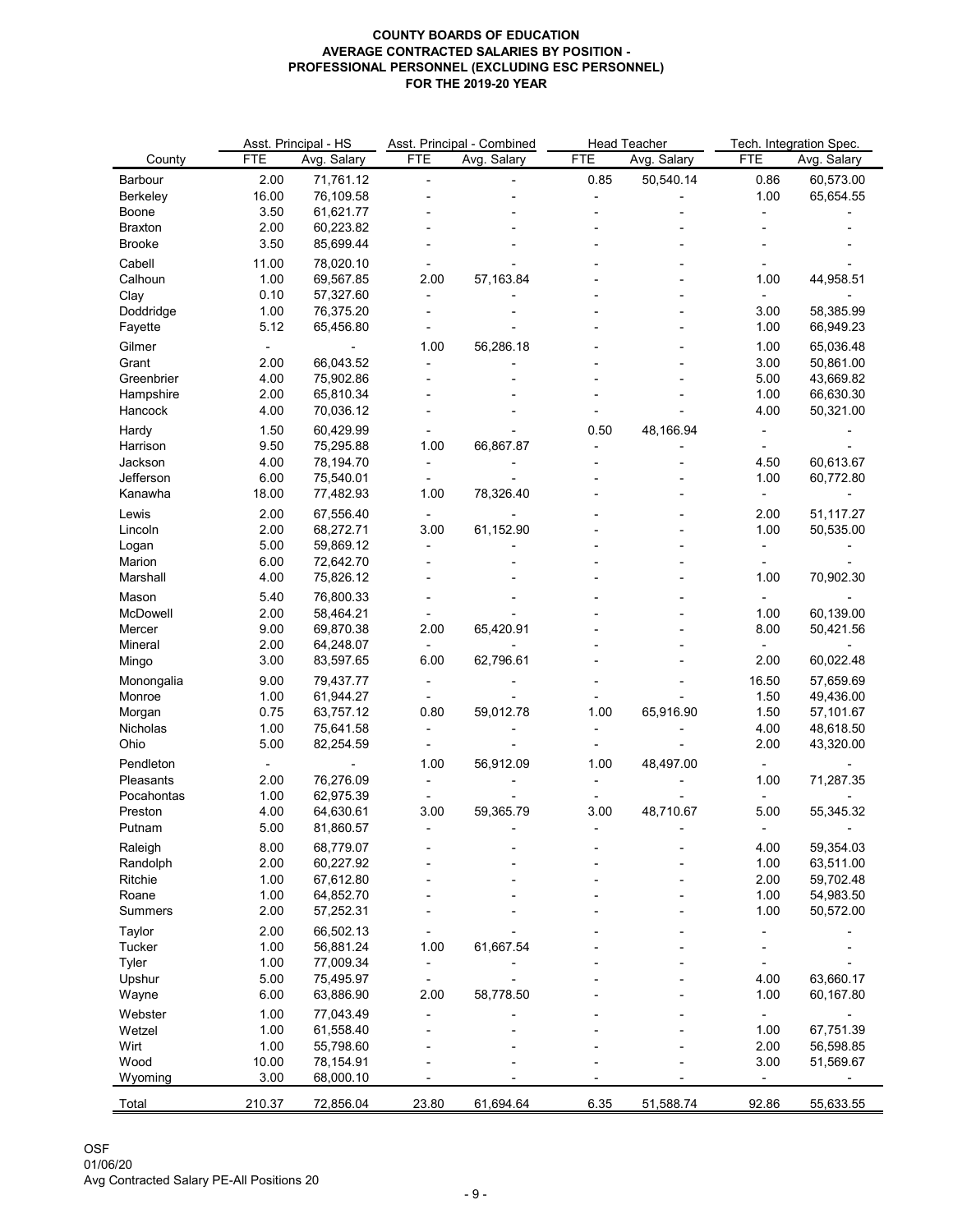|                 |            |             |            | Counselor -                |            |                          | Counselor - |                        |
|-----------------|------------|-------------|------------|----------------------------|------------|--------------------------|-------------|------------------------|
|                 |            | Librarian   |            | <b>Remedial Specialist</b> |            | <b>Elementary School</b> |             | Middle/Jr. High School |
| County          | <b>FTE</b> | Avg. Salary | <b>FTE</b> | Avg. Salary                | <b>FTE</b> | Avg. Salary              | <b>FTE</b>  | Avg. Salary            |
| <b>Barbour</b>  | 1.64       | 55,658.67   |            |                            | 0.90       | 53,910.12                | 0.90        | 53,910.13              |
| <b>Berkeley</b> | 30.00      | 53,347.80   |            |                            | 22.00      | 56,961.75                | 9.00        | 58,402.86              |
| <b>Boone</b>    | 2.00       | 51,224.50   |            |                            | 4.00       | 49,629.50                | 3.00        | 45,400.67              |
| <b>Braxton</b>  | 1.00       | 41,350.00   | 0.45       | 85,784.16                  | 1.00       | 53,852.92                | 1.00        | 64,705.62              |
| <b>Brooke</b>   | 1.00       | 45,811.00   | 5.00       | 50,360.20                  | 2.00       | 55,447.50                | 2.00        | 63,046.00              |
|                 |            |             |            |                            |            |                          |             |                        |
| Cabell          | 6.00       | 57,483.00   | 16.00      | 54,241.13                  | 19.00      | 51,202.42                | 9.00        | 54,502.92              |
| Calhoun         |            |             |            |                            |            |                          | 1.00        | 38,578.00              |
| Clay            |            |             | 1.00       | 39,627.00                  |            |                          | 1.00        | 63,511.00              |
| Doddridge       | 3.00       | 60,015.90   | 5.00       | 54,704.00                  | 1.00       | 55,862.00                | 1.00        | 54,379.00              |
| Fayette         |            |             |            |                            | 5.80       | 48,101.69                | 5.60        | 49,991.46              |
| Gilmer          | 1.00       | 52,335.00   | 3.00       | 49,523.00                  | 1.00       | 49,812.00                | $\sim$      |                        |
| Grant           |            |             | 4.87       | 52,714.23                  | 1.00       | 52,918.95                | 1.00        | 51,685.20              |
| Greenbrier      | 4.00       | 53,647.00   | 13.00      | 52,058.25                  | 7.00       | 48,494.17                | 3.00        | 55,723.67              |
| Hampshire       |            |             | 8.00       | 48,872.50                  | 2.20       | 48,037.72                | 1.60        | 49,544.53              |
| Hancock         |            |             | 7.00       | 50,413.93                  | 1.00       | 63,469.00                | 2.00        | 59,996.00              |
| Hardy           | 4.00       | 55,345.75   | 5.50       | 53,974.09                  | 1.00       | 55,112.00                | 1.00        | 41,072.00              |
| Harrison        | 16.00      | 52,182.36   | 35.50      | 52,721.83                  | 14.00      | 59,750.07                | 6.00        | 53,261.12              |
| Jackson         | 3.00       | 56,546.00   | 16.50      | 58,708.36                  | 7.00       | 51,427.00                | 3.00        | 65,103.50              |
| Jefferson       | 14.20      | 54,031.82   | 8.50       | 55,893.11                  | 9.00       | 56,597.37                | 7.00        | 57,156.45              |
| Kanawha         | 22.10      | 58,941.86   |            |                            | 44.00      | 53,203.81                | 18.00       | 56,266.69              |
|                 |            |             |            |                            |            |                          |             |                        |
| Lewis           | 2.00       | 52,049.50   | 7.00       | 58,297.43                  | 4.00       | 50,389.00                | 1.00        | 43,152.00              |
| Lincoln         | 1.00       | 51,601.00   | 1.00       | 48,012.00                  | 1.00       | 52,297.00                | 1.00        | 48,772.00              |
| Logan           |            |             | 17.00      | 54,635.59                  | 4.00       | 48,301.99                | 4.00        | 55,050.19              |
| Marion          | 14.00      | 47,266.62   |            |                            | 8.00       | 53,556.25                | 7.00        | 49,209.91              |
| Marshall        |            |             | 15.50      | 54,776.37                  | 6.60       | 57,179.70                | 2.00        | 56,341.43              |
| Mason           |            |             |            |                            | 6.00       | 51,148.00                |             |                        |
| McDowell        |            |             | 4.00       | 58,748.39                  | 3.00       | 45,048.67                | 3.00        | 47,482.37              |
| Mercer          | 7.00       | 50,015.36   | 31.50      | 49,412.08                  | 10.00      | 50,630.54                | 5.00        | 50,035.28              |
| <b>Mineral</b>  | 4.00       | 51,836.25   |            |                            | 3.20       | 57,044.18                | 3.60        | 54,662.50              |
| Mingo           | 1.00       | 57,973.00   | 13.00      | 55,732.92                  | 0.40       | 49,753.20                |             |                        |
| Monongalia      | 17.00      | 55,301.53   | 14.00      | 59,247.07                  | 13.00      | 55,994.24                | 7.00        | 58,589.55              |
| Monroe          |            |             |            |                            | 2.00       | 50,800.69                | 2.00        | 51,530.44              |
| Morgan          | 2.25       | 53,867.33   | 7.00       | 52,331.00                  | 2.50       | 55,067.20                | 1.40        | 44,946.82              |
| Nicholas        |            |             | 1.00       | 70,498.72                  | 2.00       | 56,160.00                | 2.00        | 50,538.04              |
| Ohio            | 5.00       | 59,753.00   | 13.50      | 55,437.11                  | 8.50       | 58,218.57                | 4.00        | 68,179.91              |
|                 |            |             |            |                            |            |                          |             |                        |
| Pendleton       |            |             |            |                            | 1.00       | 36,815.00                |             |                        |
| Pleasants       |            |             | 3.00       | 49,866.67                  | 1.00       | 46,784.00                | 1.00        | 73,857.90              |
| Pocahontas      | 2.00       | 46,825.50   | 2.50       | 56,006.24                  | 1.00       | 58,223.00                | 1.00        | 59,398.00              |
| Preston         |            |             |            |                            | 1.33       | 49,761.77                | 0.50        | 56,018.00              |
| Putnam          | 7.50       | 54,534.67   | 14.00      | 54,951.71                  | 7.00       | 61,871.70                | 7.00        | 62,735.10              |
| Raleigh         | 4.00       | 58,960.00   | 24.50      | 54,464.55                  | 13.00      | 53,138.52                | 8.00        | 54,516.99              |
| Randolph        |            |             | 1.00       | 60,573.00                  | 6.50       | 55,530.38                | 3.00        | 46,183.00              |
| Ritchie         |            |             | 6.00       | 45,765.67                  | 1.00       | 45,068.10                | 1.00        | 57,691.70              |
| Roane           | 1.00       | 55,873.00   |            |                            | 1.00       | 36,815.00                | 3.00        | 45,479.33              |
| <b>Summers</b>  |            |             |            |                            | 2.00       | 52,549.75                | 1.50        | 45,983.28              |
| Taylor          | 4.00       | 49,976.50   | 5.00       | 49,084.80                  | 3.00       | 46,436.24                | 2.00        | 46,784.59              |
| <b>Tucker</b>   |            |             |            |                            |            |                          |             |                        |
| <b>Tyler</b>    | 1.00       | 52,378.00   | 6.00       | 51,304.67                  | 1.00       | 60,398.00                | 1.00        | 68,599.65              |
| Upshur          | 1.00       | 57,269.83   |            |                            | 4.00       | 49,946.25                | 2.00        | 48,829.28              |
|                 |            |             | 16.00      | 48,343.56                  | 4.50       | 45,223.07                | 3.50        | 52,665.00              |
| Wayne           |            |             |            |                            |            |                          |             |                        |
| Webster         |            |             | 3.00       | 54,488.33                  | 2.00       | 47,873.50                |             |                        |
| Wetzel          |            |             | 1.00       | 66,479.00                  | 5.00       | 54,702.22                |             |                        |
| Wirt            | 1.00       | 43,079.00   |            |                            | 1.00       | 44,641.80                | 1.00        | 61,460.30              |
| Wood            | 25.00      | 50,659.60   | 3.00       | 51,433.67                  | 13.00      | 52,000.46                | 5.00        | 59,724.41              |
| Wyoming         |            |             |            |                            | 1.00       | 40,215.00                |             |                        |
| Total           | 208.69     | 53,550.46   | 338.82     | 53,461.09                  | 286.43     | 53,335.67                | 159.60      | 54,925.36              |
|                 |            |             |            |                            |            |                          |             |                        |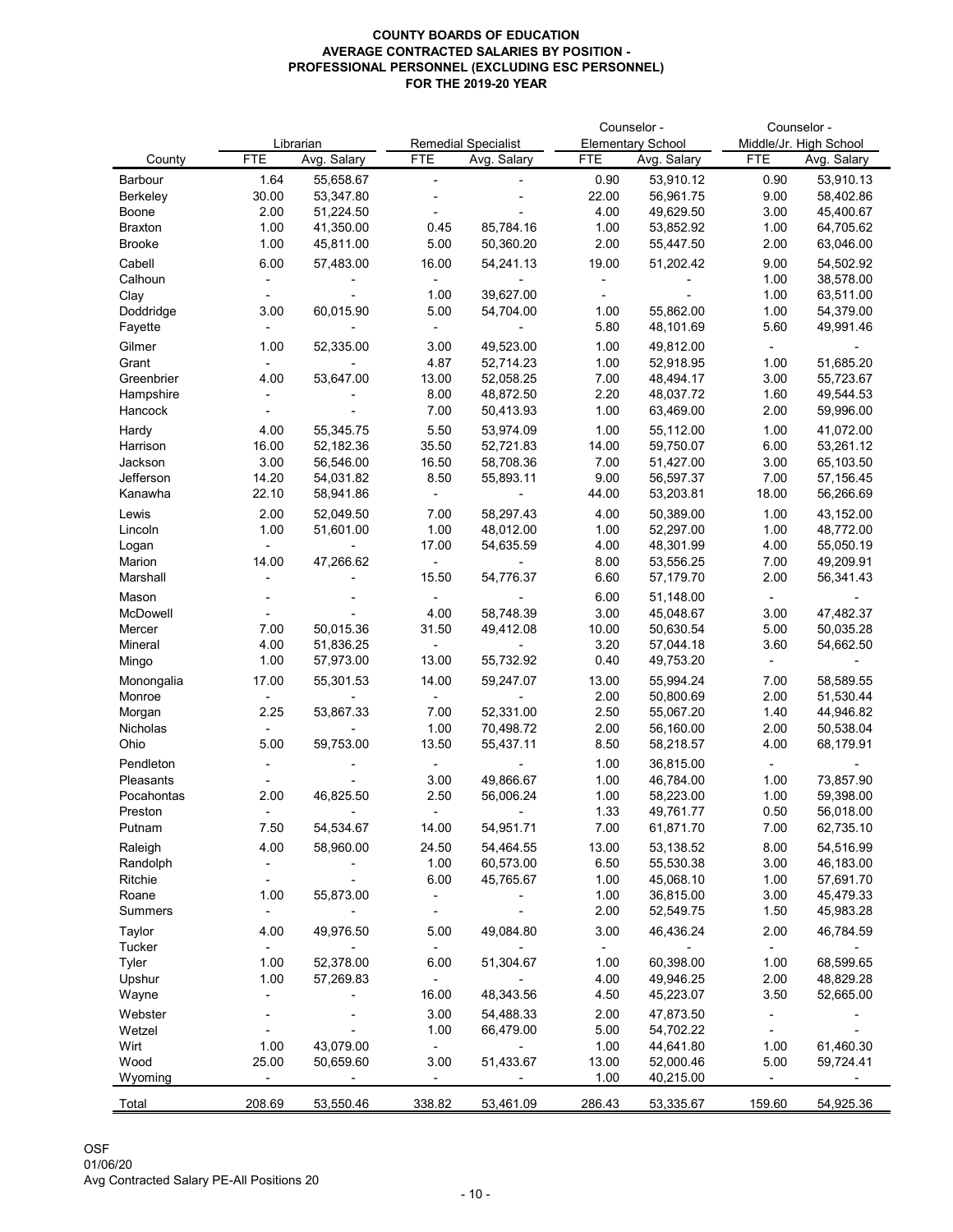|                      |               | Counselor -<br><b>High School</b> |                | Counselor -<br><b>Combined School</b> | Teacher -<br>Pre-Kindergarten |                        |                 | Teacher -<br>Kindergarten |
|----------------------|---------------|-----------------------------------|----------------|---------------------------------------|-------------------------------|------------------------|-----------------|---------------------------|
| County               | <b>FTE</b>    | Avg. Salary                       | <b>FTE</b>     | Avg. Salary                           | <b>FTE</b>                    | Avg. Salary            | <b>FTE</b>      | Avg. Salary               |
| <b>Barbour</b>       | 2.00          | 54, 143. 14                       | 0.20           | 51,154.95                             | 6.50                          | 50,588.69              | 8.00            | 46,418.50                 |
| Berkeley             | 18.00         | 58,303.59                         | 1.00           | 95,964.21                             | 20.00                         | 50,464.30              | 65.00           | 50,808.78                 |
| <b>Boone</b>         | 4.00          | 54,091.50                         |                |                                       | 12.00                         | 50,728.67              | 11.00           | 48,622.27                 |
| <b>Braxton</b>       | 1.00          | 46,916.09                         |                |                                       | 10.00                         | 51,488.08              | 5.00            | 53,460.00                 |
| <b>Brooke</b>        | 3.00          | 62,853.76                         |                |                                       | 6.00                          | 48,999.50              | 8.00            | 51,940.63                 |
| Cabell               | 15.00         | 56,347.09                         |                |                                       | 26.00                         | 51,141.54              | 48.00           | 50,373.08                 |
| Calhoun              | 1.00          | 40,215.00                         |                |                                       | 2.00                          | 47,767.00              | 4.00            | 46,662.25                 |
| Clay<br>Doddridge    | 1.00<br>2.00  | 48,810.00<br>60,930.38            |                |                                       | 4.00<br>4.00                  | 52,030.75<br>56,213.00 | 5.00<br>3.00    | 48,894.80<br>54,338.33    |
| Fayette              | 5.60          | 49,368.39                         |                |                                       | 10.00                         | 51,607.10              | 21.00           | 49,980.57                 |
| Gilmer               |               |                                   | 2.00           | 45, 161. 78                           | 3.00                          | 45,447.00              | 2.00            | 57,857.50                 |
| Grant                | 1.00          | 49,835.10                         | 1.00           | 39,627.00                             | 1.00                          | 44,254.12              | 5.00            | 52,578.00                 |
| Greenbrier           | 6.00          | 53,793.16                         |                |                                       | 19.00                         | 46,934.17              | 15.00           | 50,957.93                 |
| Hampshire            | 2.00          | 43,326.11                         |                |                                       | 8.00                          | 51,527.63              | 9.00            | 51,836.56                 |
| Hancock              | 2.00          | 61,536.00                         | 1.00           | 67,010.00                             | 11.00                         | 51,046.18              | 14.00           | 52,947.00                 |
| Hardy                | 2.00          | 44,487.45                         | 1.00           | 37,990.00                             | 6.00                          | 48,754.50              | 8.00            | 53,534.88                 |
| Harrison             | 10.50         | 59,368.37                         |                |                                       | 23.50                         | 51,186.01              | 37.50           | 50,310.32                 |
| Jackson              | 5.00          | 61,764.78                         |                |                                       | 11.00                         | 54, 191.27             | 16.00           | 53,385.44                 |
| Jefferson<br>Kanawha | 8.00<br>33.50 | 57,601.36<br>61,206.81            |                |                                       | 2.00<br>20.00                 | 45,317.50<br>56,569.81 | 22.50<br>100.00 | 50,329.50<br>51,010.93    |
|                      |               |                                   |                |                                       |                               |                        |                 |                           |
| Lewis<br>Lincoln     | 2.00<br>2.00  | 64,045.85<br>57,811.01            | 3.00           | 48,460.67                             | 8.00<br>11.00                 | 49,821.13<br>51,481.45 | 10.00<br>13.00  | 50,241.10<br>46,799.77    |
| Logan                | 5.00          | 52,135.60                         |                |                                       | 13.90                         | 50,844.75              | 17.00           | 49,997.47                 |
| Marion               | 8.00          | 50,749.86                         |                |                                       | 16.00                         | 48,990.75              | 21.00           | 49,713.62                 |
| Marshall             | 5.00          | 52,496.85                         | 2.00           | 55,670.48                             | 12.00                         | 56,009.00              | 21.00           | 54,911.14                 |
| Mason                | 4.00          | 59,080.35                         | 2.00           | 59,680.92                             | 11.00                         | 50,974.64              | 13.00           | 59,024.23                 |
| McDowell             | 5.00          | 49,826.91                         | $\blacksquare$ |                                       | 5.00                          | 48,957.00              | 11.00           | 47,009.00                 |
| Mercer               | 7.00          | 54,279.58                         | 3.00           | 53,623.15                             | 20.00                         | 50,256.50              | 32.00           | 50,732.72                 |
| <b>Mineral</b>       | 5.30          | 53,923.66                         | 0.40           | 43,216.95                             | 19.00                         | 48,936.42              | 15.00           | 52,017.40                 |
| Mingo                | 5.60          | 55,170.45                         | 6.00           | 53,302.20                             | 11.00                         | 49,031.27              | 15.00           | 46,652.33                 |
| Monongalia           | 12.00         | 58,700.70                         | 1.00           | 48,985.65                             | 42.00                         | 52,227.80              | 38.00           | 55,152.45                 |
| Monroe               | 2.00<br>3.10  | 51,429.61<br>49,667.52            |                |                                       | 7.00<br>2.00                  | 49,820.02<br>46,003.50 | 6.00<br>7.00    | 50,858.83<br>52,605.71    |
| Morgan<br>Nicholas   | 3.00          | 52,781.35                         |                |                                       | 5.50                          | 48,053.91              | 13.00           | 50,156.15                 |
| Ohio                 | 6.00          | 61,702.02                         |                |                                       | 4.00                          | 58,249.75              | 25.00           | 51,611.38                 |
| Pendleton            | 2.00          | 57,920.53                         |                |                                       | 5.00                          | 50,698.00              | 4.00            | 58,275.75                 |
| Pleasants            | 2.00          | 58,278.60                         |                |                                       | 5.00                          | 48,074.00              | 4.00            | 52,102.00                 |
| Pocahontas           | 1.00          | 63,511.00                         | 1.00           | 51,160.00                             | 3.00                          | 51,285.67              | 3.00            | 48,949.67                 |
| Preston              | 3.00          | 59,736.91                         | 5.17           | 46,978.50                             | 13.00                         | 45,758.85              | 18.00           | 50,241.50                 |
| Putnam               | 11.00         | 60,319.60                         |                |                                       | 17.00                         | 53,816.82              | 35.00           | 52,053.09                 |
| Raleigh              | 12.00         | 53,781.49                         | 1.00           | 68,577.60                             | 35.00                         | 49,941.49              | 42.00           | 52,858.52                 |
| Randolph             | 4.00          | 55,939.68                         | 0.50           | 59,575.00                             | 10.00                         | 45,129.60              | 13.00           | 51,087.92                 |
| Ritchie<br>Roane     | 1.00<br>2.00  | 55,617.10<br>56,208.05            |                |                                       | 5.00<br>5.00                  | 52,314.20<br>53,752.40 | 5.00<br>8.00    | 50,854.60<br>49,444.75    |
| <b>Summers</b>       | 1.50          | 49,569.29                         |                |                                       | 3.00                          | 46,057.33              | 7.00            | 44,180.57                 |
| Taylor               | 2.00          | 48,372.32                         |                |                                       | 5.00                          | 44,745.00              | 9.00            | 47,576.67                 |
| Tucker               | 1.00          | 40,496.50                         | 1.00           | 56,460.00                             | 3.50                          | 53,473.57              | 3.50            | 48,671.86                 |
| Tyler                | 2.00          | 63,702.72                         |                |                                       | 5.00                          | 47,579.80              | 4.00            | 53,341.25                 |
| Upshur               | 2.94          | 52,845.32                         | 1.00           | 55,399.00                             | 8.00                          | 48,122.50              | 13.00           | 46,848.08                 |
| Wayne                | 6.00          | 50,809.50                         | 3.00           | 40,042.20                             | 6.00                          | 45,051.00              | 27.00           | 46,343.41                 |
| Webster              | 2.00          | 50,792.69                         |                |                                       | 4.30                          | 47,073.98              | 5.50            | 46,328.18                 |
| Wetzel               | 5.00          | 57,259.72                         |                |                                       | 10.80                         | 52,286.26              | 10.00           | 52,221.70                 |
| Wirt                 | 1.00          | 67,922.80                         |                |                                       | 3.00                          | 44,911.67              | 3.00            | 41,137.00                 |
| Wood                 | 12.00<br>4.00 | 57,380.21<br>55,544.75            | 6.00           |                                       | 37.00<br>11.00                | 47,301.14<br>49,840.82 | 46.00           | 48,654.63                 |
| Wyoming              |               |                                   |                | 45,641.83                             |                               |                        | 14.00           | 50,105.79                 |
| Total                | 275.04        | 56,432.81                         | 42.27          | 51, 157. 47                           | 587.00                        | 50,354.47              | 938.00          | 50,782.48                 |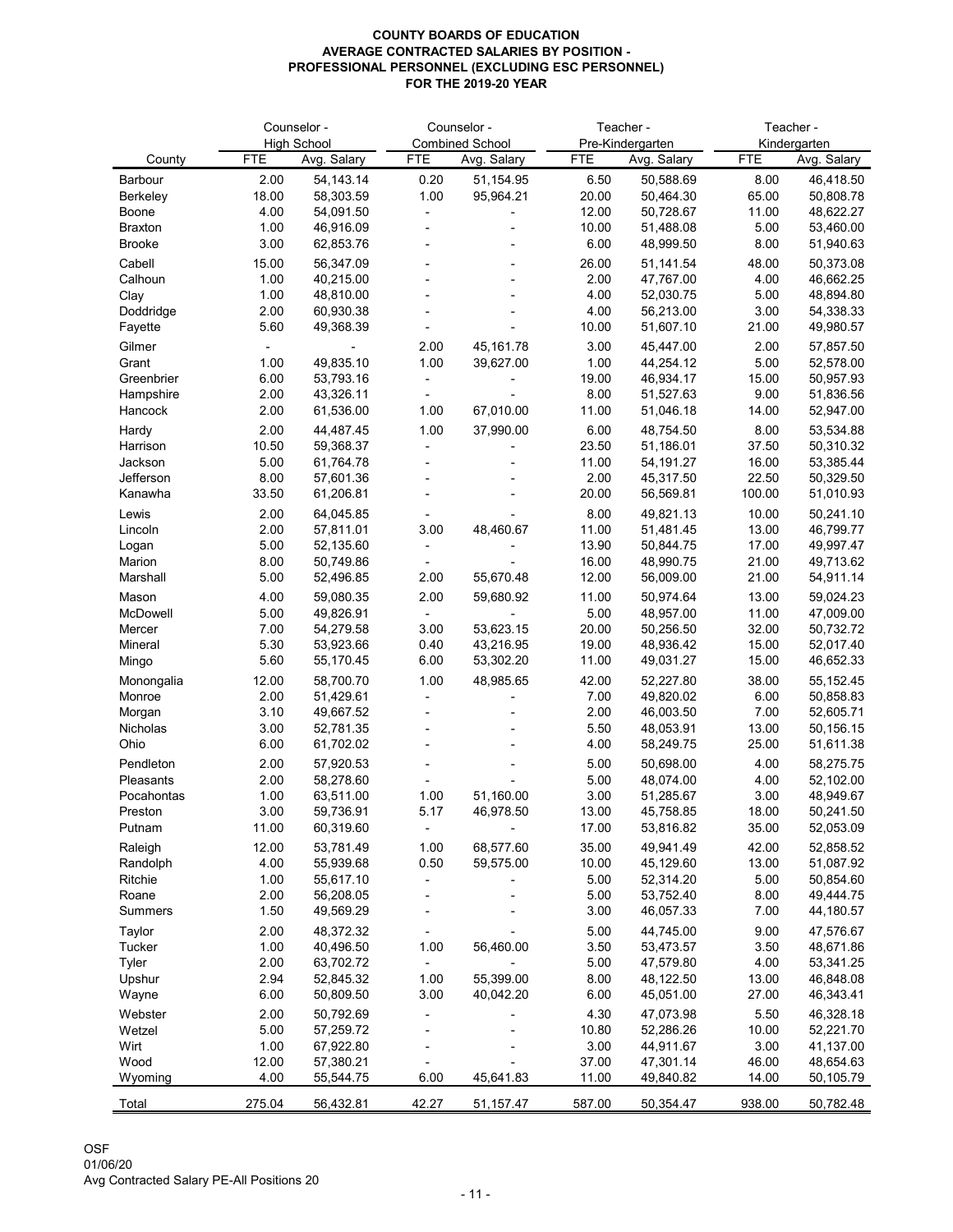|                 |            | Teacher -                |            | Teacher -              | Teacher -  |                    | Teacher -  |                          |  |
|-----------------|------------|--------------------------|------------|------------------------|------------|--------------------|------------|--------------------------|--|
|                 |            | <b>Elementary School</b> |            | Middle/Jr. High School |            | <b>High School</b> |            | <b>Special Education</b> |  |
| County          | <b>FTE</b> | Avg. Salary              | <b>FTE</b> | Avg. Salary            | <b>FTE</b> | Avg. Salary        | <b>FTE</b> | Avg. Salary              |  |
| <b>Barbour</b>  | 48.29      | 47,976.48                | 37.56      | 47,855.70              | 27.25      | 49,684.92          | 27.65      | 50,173.09                |  |
| <b>Berkeley</b> | 403.11     | 49,556.81                | 229.94     | 50,981.82              | 249.45     | 50,227.17          | 253.40     | 51,866.89                |  |
| <b>Boone</b>    | 96.00      | 48,951.32                | 36.00      | 48,320.68              | 61.00      | 49,137.05          | 54.50      | 52,161.64                |  |
| <b>Braxton</b>  | 53.29      | 49,643.56                | 18.29      | 46,201.50              | 24.66      | 45,734.77          | 17.76      | 48,577.85                |  |
| <b>Brooke</b>   | 41.00      | 52,338.88                | 46.00      | 51,359.31              | 43.00      | 49,331.94          | 34.00      | 50,103.26                |  |
| Cabell          | 271.00     | 49,559.28                | 172.00     | 50,252.79              | 173.00     | 50,975.90          | 128.00     | 50,820.19                |  |
| Calhoun         | 25.00      | 48,723.92                | 16.00      | 45,969.63              | 17.00      | 53,037.18          | 12.00      | 52,335.67                |  |
| Clay            | 51.50      | 51,261.67                | 23.90      | 51,785.57              | 22.90      | 51,215.91          | 15.00      | 46,205.93                |  |
| Doddridge       | 22.00      | 51,203.36                | 20.00      | 54,504.60              | 22.00      | 52,088.88          | 17.00      | 56,227.87                |  |
| Fayette         | 155.70     | 49,971.11                | 49.30      | 49,619.94              | 93.50      | 47,875.05          | 78.00      | 51,707.09                |  |
| Gilmer          | 19.00      | 46,243.53                | 11.00      | 43,241.36              | 17.00      | 46,136.85          | 9.00       | 45,586.22                |  |
| Grant           | 34.00      | 50,639.14                | 9.50       | 48,792.96              | 27.13      | 47,940.62          | 15.50      | 46,997.16                |  |
| Greenbrier      | 111.00     | 47,555.40                | 53.60      | 47,548.32              | 58.70      | 51,232.26          | 48.53      | 49,054.19                |  |
| Hampshire       | 66.60      | 47,452.78                | 32.10      | 48,024.62              | 38.45      | 47,855.04          | 42.50      | 46,513.30                |  |
| Hancock         | 64.00      | 49,951.58                | 65.00      | 50,503.93              | 57.00      | 50,677.34          | 58.00      | 50,087.91                |  |
| Hardy           | 43.25      | 47,086.78                | 27.81      | 48,417.60              | 32.94      | 47,043.29          | 17.00      | 48,959.18                |  |
| Harrison        | 213.72     | 49,454.47                | 138.72     | 51,662.98              | 156.87     | 51,941.21          | 139.00     | 52,120.62                |  |
| Jackson         | 95.30      | 51,715.98                | 52.70      | 52,226.33              | 63.00      | 51,010.23          | 46.50      | 51,570.02                |  |
| Jefferson       | 198.00     | 49,060.73                | 123.00     | 49,690.18              | 117.00     | 50,429.01          | 97.00      | 51,594.25                |  |
| Kanawha         | 646.60     | 50,628.41                | 337.50     | 51,481.62              | 390.50     | 52,390.78          | 332.00     | 54,666.79                |  |
| Lewis           | 44.50      | 47,694.26                | 36.40      | 48,714.44              | 32.00      | 49,884.56          | 29.50      | 50,234.24                |  |
| Lincoln         | 78.00      | 48,707.62                | 44.00      | 46,412.27              | 36.00      | 51,138.65          | 36.00      | 47,794.13                |  |
| Logan           | 96.00      | 47,668.32                | 88.00      | 47,794.04              | 94.30      | 49,012.58          | 56.50      | 51,615.19                |  |
| Marion          | 176.50     | 47,780.72                | 135.50     | 46,716.66              | 112.00     | 49,347.68          | 73.00      | 48,237.57                |  |
| Marshall        | 102.60     | 50,713.50                | 51.75      | 51,946.26              | 93.50      | 51,917.20          | 45.00      | 53,074.22                |  |
| Mason           | 111.00     | 49,295.12                |            |                        | 80.75      | 49,194.15          | 43.00      | 48,449.63                |  |
| McDowell        | 81.00      | 49,212.82                | 29.00      | 47,996.03              | 38.00      | 51,656.53          | 43.00      | 51,996.93                |  |
| Mercer          | 192.00     | 48,007.45                | 96.50      | 49,024.27              | 126.00     | 51,145.69          | 102.50     | 51,171.81                |  |
| <b>Mineral</b>  | 77.00      | 50,560.71                | 57.77      | 47,665.31              | 60.55      | 52,464.81          | 44.18      | 49,348.96                |  |
| Mingo           | 91.00      | 47,166.03                | 47.00      | 45,909.21              | 54.25      | 51,196.36          | 36.00      | 55,143.83                |  |
| Monongalia      | 247.10     | 51,606.90                | 120.31     | 53,108.48              | 166.58     | 53,472.77          | 149.51     | 53,263.94                |  |
| Monroe          | 39.00      | 49,456.91                | 25.50      | 47,414.14              | 21.50      | 46,630.69          | 16.00      | 45,451.31                |  |
| Morgan          | 48.80      | 48,954.03                | 25.45      | 51,746.11              | 39.58      | 50,515.54          | 19.92      | 51,677.32                |  |
| Nicholas        | 96.50      | 46,848.80                | 45.50      | 48,091.52              | 55.00      | 48,894.82          | 41.00      | 47,040.72                |  |
| Ohio            | 112.95     | 50,991.42                | 72.05      | 51,719.45              | 82.00      | 54,201.44          | 57.50      | 50,186.97                |  |
| Pendleton       | 31.50      | 46,694.80                | 5.75       | 42,689.17              | 17.50      | 47,950.07          | 14.25      | 45,030.05                |  |
| Pleasants       | 19.25      | 54,364.34                | 17.40      | 49,408.84              | 20.35      | 51,718.03          | 13.00      | 49,426.85                |  |
| Pocahontas      | 25.50      | 49,643.24                | 17.50      | 49,672.58              | 20.50      | 45,898.40          | 10.00      | 51,807.55                |  |
| Preston         | 95.50      | 47,704.27                | 58.50      | 46,749.69              | 49.50      | 47,735.52          | 54.50      | 47,343.64                |  |
| Putnam          | 194.30     | 52,461.90                | 118.20     | 52,409.44              | 148.00     | 54,853.83          | 115.00     | 54,893.97                |  |
| Raleigh         | 264.00     | 48,608.76                | 157.00     | 51,443.38              | 156.50     | 50,333.79          | 135.00     | 49,286.01                |  |
| Randolph        | 98.00      | 49,002.84                | 45.00      | 49,784.56              | 62.00      | 50,234.62          | 35.75      | 48,434.49                |  |
| Ritchie         | 25.25      | 49,248.87                | 23.00      | 50,138.65              | 21.00      | 49,597.22          | 17.00      | 46,581.24                |  |
| Roane           | 44.00      | 49,604.00                | 38.25      | 46,794.36              | 26.65      | 48,820.69          | 17.10      | 47,180.63                |  |
| <b>Summers</b>  | 39.50      | 42,873.30                | 21.00      | 46,346.82              | 21.00      | 47,758.74          | 17.00      | 45,908.16                |  |
| Taylor          | 39.00      | 47,007.82                | 40.25      | 45,969.24              | 30.75      | 49,046.41          | 26.00      | 43,058.54                |  |
| Tucker          | 21.00      | 48,625.52                | 17.92      | 47,461.17              | 16.34      | 48,447.04          | 11.74      | 48,272.05                |  |
| Tyler           | 28.00      | 46,713.96                | 12.00      | 49,049.50              | 28.00      | 46,625.31          | 20.00      | 46,172.39                |  |
| Upshur          | 89.23      | 46,980.66                | 43.02      | 49,440.71              | 50.75      | 51,136.30          | 48.95      | 50,538.39                |  |
| Wayne           | 142.00     | 48,728.92                | 80.00      | 47,283.51              | 95.50      | 48,123.11          | 89.00      | 48,710.52                |  |
| Webster         | 39.50      | 48,046.80                | 8.00       | 51,842.25              | 24.00      | 50,465.14          | 9.50       | 43,581.42                |  |
| Wetzel          | 100.70     | 52,550.69                |            |                        | 54.30      | 49,458.34          | 43.58      | 51,833.81                |  |
| Wirt            | 19.40      | 44,336.39                | 18.50      | 46,447.26              | 16.90      | 48,277.80          | 11.20      | 50,728.24                |  |
| Wood            | 307.90     | 49,628.45                | 130.00     | 49,292.55              | 182.00     | 50,680.58          | 123.00     | 50,893.68                |  |
| Wyoming         | 112.00     | 45,913.90                | 30.00      | 46,545.48              | 44.00      | 48,368.15          | 50.00      | 50,292.75                |  |
| Total           | 5,987.84   | 49,363.38                | 3,255.94   | 49,756.24              | 3,869.90   | 50,664.26          | 3,096.52   | 51,015.86                |  |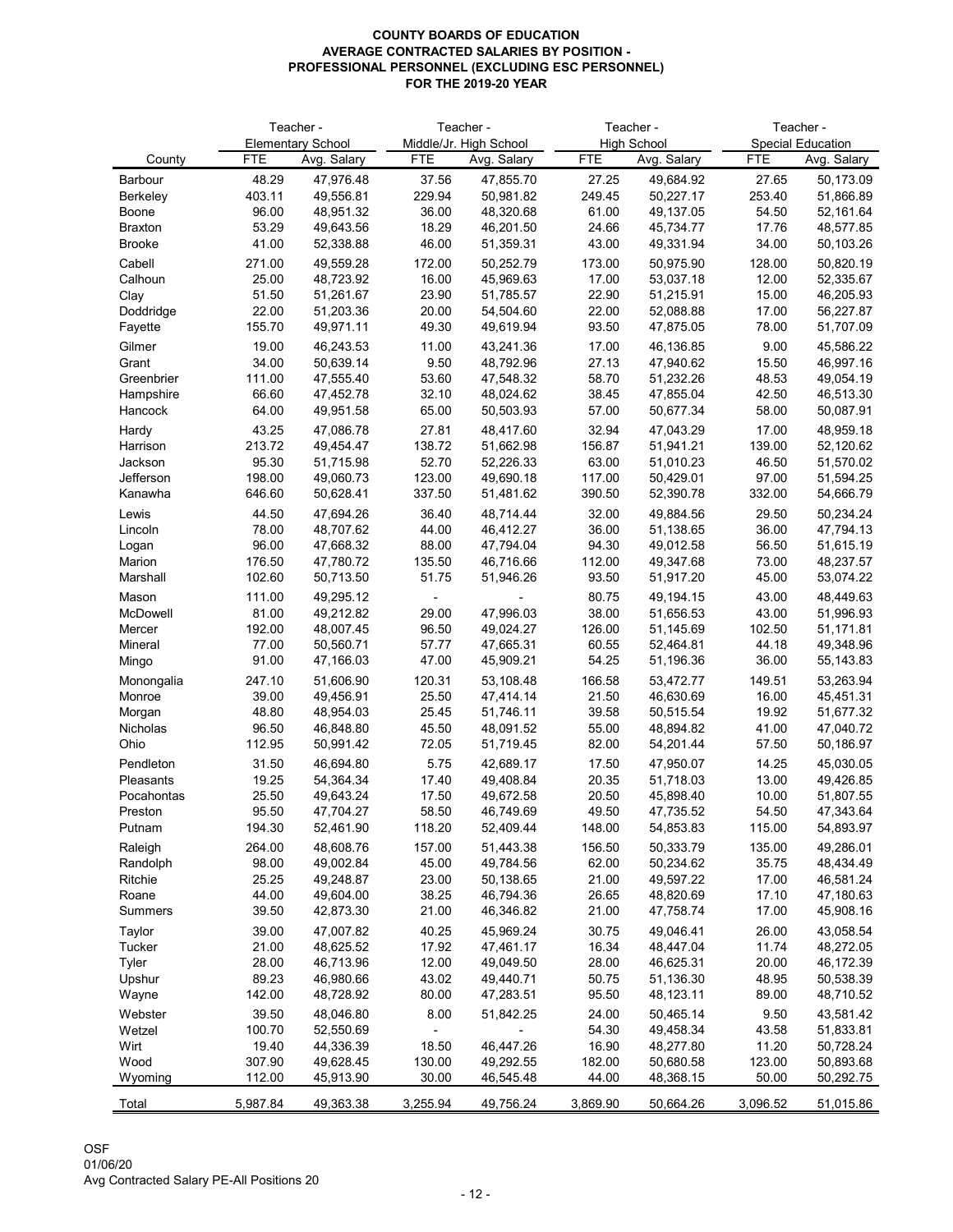|                       |                | Teacher -                |                | Teacher -                        |                | <b>Teacher - Vocational</b>     |                | <b>Teacher - Vocational</b> |
|-----------------------|----------------|--------------------------|----------------|----------------------------------|----------------|---------------------------------|----------------|-----------------------------|
| County                | <b>FTE</b>     | Homebound<br>Avg. Salary | <b>FTE</b>     | Vocational (K-12)<br>Avg. Salary | <b>FTE</b>     | (Post Secondary)<br>Avg. Salary | <b>FTE</b>     | (Adult)<br>Avg. Salary      |
| Barbour               | $\blacksquare$ |                          | 6.75           | 50,788.81                        | $\blacksquare$ |                                 | $\blacksquare$ |                             |
| <b>Berkeley</b>       | 3.00           | 48,393.33                | 49.50          | 53,113.21                        | 13.00          | 59,491.39                       | 2.00           | 55,336.70                   |
| <b>Boone</b>          | 1.00           | 57,285.00                | 13.00          | 50,594.98                        | 0.77           | 57,705.97                       | 3.23           | 58,853.80                   |
| <b>Braxton</b>        |                |                          | 6.00           | 46,674.23                        |                |                                 |                |                             |
| <b>Brooke</b>         |                |                          | 17.00          | 56,103.59                        |                |                                 |                |                             |
| Cabell                |                |                          | 31.30          | 54, 162. 15                      | 5.20           | 59,379.77                       | 1.00           | 72,228.00                   |
| Calhoun               |                |                          | 14.00          | 47,964.71                        |                |                                 |                |                             |
| Clay                  |                |                          | 6.00           | 49,935.58                        |                |                                 |                |                             |
| Doddridge             |                |                          | 6.00           | 50,425.43                        |                |                                 |                |                             |
| Fayette               |                |                          | 30.00          | 53,844.17                        | 2.00           | 76,131.16                       | 2.00           | 58,365.20                   |
| Gilmer                |                |                          | 3.00           | 46,762.60                        |                |                                 |                |                             |
| Grant                 |                |                          | 14.00          | 47,797.80                        |                |                                 |                |                             |
| Greenbrier            |                |                          | 19.00          | 48,149.53                        |                |                                 | 2.00           | 64,611.00                   |
| Hampshire             |                |                          | 14.00          | 50,697.15                        |                |                                 | 1.00           | 44,376.00                   |
| Hancock               |                |                          | 20.00          | 54,897.90                        | 5.00           | 65,259.44                       |                |                             |
| Hardy                 |                |                          | 10.00          | 50,560.66                        | $\blacksquare$ |                                 |                |                             |
| Harrison              |                |                          | 43.44          | 53,560.12                        | 3.00           | 65,827.60                       |                |                             |
| Jackson               | 1.00           | 62,012.00                | 25.20          | 52,970.14                        | 3.30           | 52,832.40                       |                |                             |
| Jefferson             |                |                          | 24.00          | 57,109.73                        |                |                                 | 1.00           | 51,105.00                   |
| Kanawha               | 8.00           | 61,479.00                | 38.00          | 54,121.28                        |                |                                 | 25.00          | 60,926.87                   |
| Lewis                 |                |                          | 8.00           | 48,480.25                        |                |                                 |                |                             |
| Lincoln               | 1.00           | 55,662.00                | 9.00           | 47,300.51                        |                |                                 |                |                             |
| Logan                 |                |                          | 13.00          | 51,986.08                        | 2.00           | 56,515.28                       | 1.50           | 44,388.27                   |
| Marion                | 1.00           | 53,510.00                | 20.00          | 51,451.33                        | 2.00           | 45,946.85                       |                |                             |
| Marshall              |                |                          | 23.00          | 52,317.20                        |                |                                 |                |                             |
| Mason                 | 1.00           | 44,661.00                | 15.00          | 52,034.60                        |                |                                 |                |                             |
| McDowell              |                |                          | 9.00           | 44,037.67                        | 2.00           | 64,243.20                       | 1.00           | 76,077.60                   |
| Mercer                |                |                          | 16.00          | 49,323.14                        | 7.00           | 54,788.91                       | 5.00           | 51,327.84                   |
| Mineral               |                |                          | 21.50          | 50,983.87                        | 2.00           | 62,296.40                       |                |                             |
| Mingo                 |                |                          | 17.75          | 44,994.49                        | 2.00           | 56,958.30                       | 2.00           | 49,094.40                   |
| Monongalia            |                |                          | 14.00          | 57,412.24                        | 4.00           | 56,442.80                       | 4.50           | 58,638.87                   |
| Monroe                |                |                          | 9.00           | 45,048.33                        |                |                                 |                |                             |
| Morgan                | 1.00           | 54,602.00                | 5.00           | 53,247.01                        |                |                                 |                |                             |
| Nicholas<br>Ohio      |                |                          | 8.00           | 45,066.38                        |                |                                 | 3.50           | 50,674.00                   |
|                       |                |                          | 17.50          | 58,629.44                        |                |                                 |                |                             |
| Pendleton             |                |                          | 2.00           | 60,731.18                        |                |                                 |                |                             |
| Pleasants             |                |                          | 12.00          | 47,802.83                        |                |                                 |                |                             |
| Pocahontas<br>Preston | 1.00           | 55,873.00                | 6.00<br>16.00  | 52,531.20<br>52,251.10           |                |                                 |                |                             |
| Putnam                |                |                          | 40.00          | 57,305.25                        | 4.50           | 58,120.95                       |                |                             |
|                       |                |                          |                |                                  |                |                                 |                |                             |
| Raleigh               | 4.00           | 57,296.96                | 35.50<br>19.75 | 50,870.28<br>47,322.88           | 12.00<br>2.00  | 53,645.84                       | 3.00<br>1.00   | 49,529.90                   |
| Randolph<br>Ritchie   |                |                          | 2.00           | 44,824.90                        |                | 63,792.00                       | 1.00           | 67,257.60<br>58,923.00      |
| Roane                 | 0.50           | 59,398.00                | 4.00           | 50,334.15                        |                |                                 |                |                             |
| <b>Summers</b>        |                |                          | 6.00           | 42,826.83                        | 2.00           | 59,424.60                       |                |                             |
|                       |                |                          | 7.50           | 51,926.47                        |                |                                 |                |                             |
| Taylor<br>Tucker      |                |                          | 6.50           | 44,450.62                        |                |                                 |                |                             |
| Tyler                 |                |                          | 5.00           | 56,451.12                        |                |                                 |                |                             |
| Upshur                |                |                          | 18.00          | 48,613.47                        | 5.00           | 58,107.11                       |                |                             |
| Wayne                 |                |                          | 22.50          | 47,413.44                        |                |                                 |                |                             |
| Webster               |                |                          | 4.00           | 46,530.00                        |                |                                 |                |                             |
| Wetzel                |                |                          | 16.62          | 52,396.01                        |                |                                 |                |                             |
| Wirt                  |                |                          | 4.00           | 46,089.45                        |                |                                 |                |                             |
| Wood                  |                |                          | 18.50          | 53,123.14                        | 3.00           | 63,834.00                       | 3.00           | 48,510.33                   |
| Wyoming               |                |                          | 15.00          | 47,952.37                        | 2.00           | 64,041.00                       |                |                             |
|                       |                |                          |                |                                  |                |                                 |                |                             |
| Total                 | 22.50          | 56,866.84                | 856.81         | 51,693.42                        | 83.77          | 58,732.80                       | 62.73          | 57,335.05                   |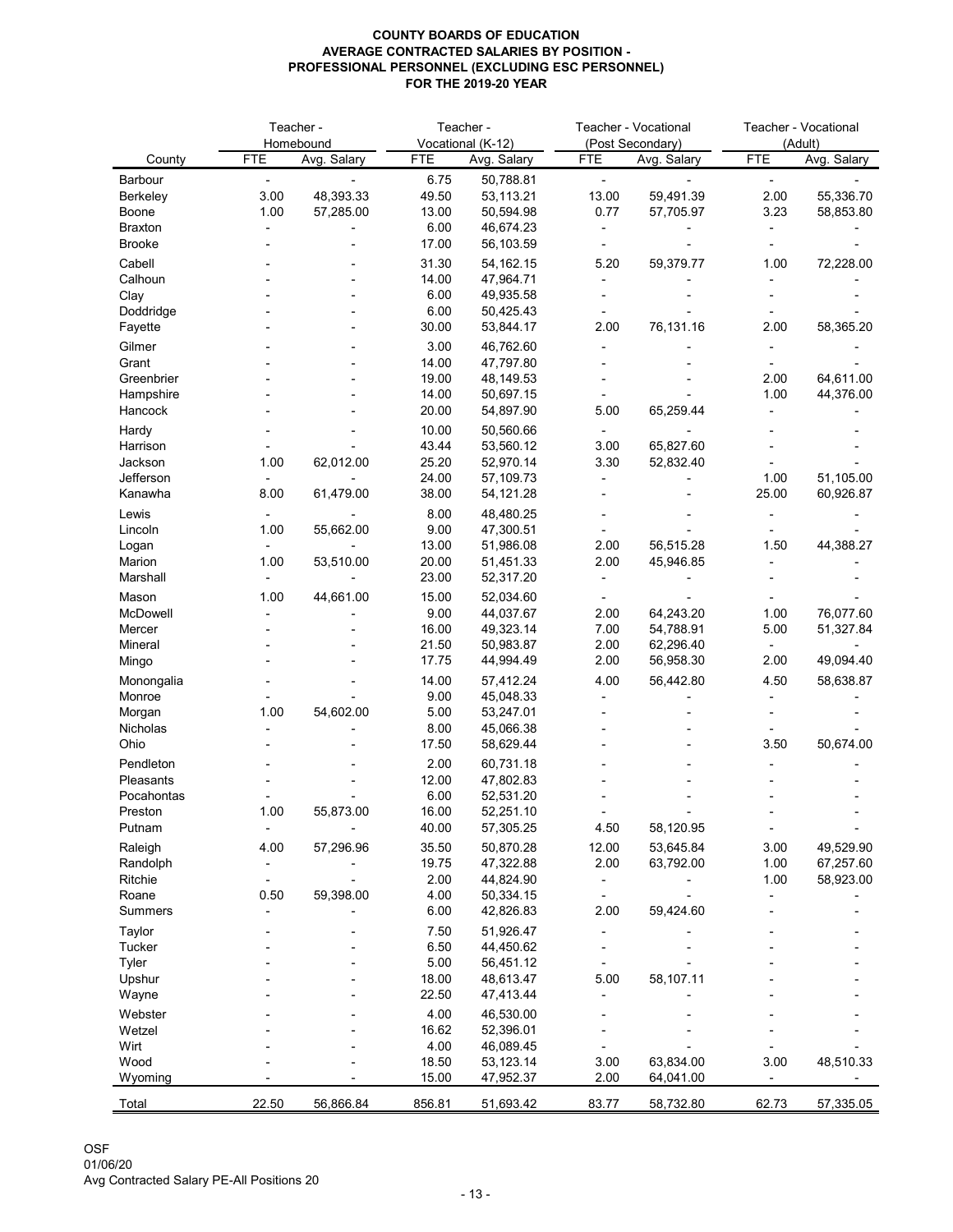|                 |            | Teacher -<br>(Community Education) | JROTC Instructor -<br>Middle School |                          | JROTC Instructor -<br><b>High School</b> |             | Permanent Substitute -<br><b>Elementary School</b> |             |
|-----------------|------------|------------------------------------|-------------------------------------|--------------------------|------------------------------------------|-------------|----------------------------------------------------|-------------|
| County          | <b>FTE</b> | Avg. Salary                        | <b>FTE</b>                          | Avg. Salary              | <b>FTE</b>                               | Avg. Salary | <b>FTE</b>                                         | Avg. Salary |
| Barbour         |            |                                    |                                     |                          | $\blacksquare$                           |             |                                                    |             |
| <b>Berkeley</b> |            |                                    |                                     |                          | 3.00                                     | 63,095.98   |                                                    |             |
| Boone           |            |                                    |                                     |                          |                                          |             |                                                    |             |
| <b>Braxton</b>  |            |                                    |                                     |                          |                                          |             |                                                    |             |
| <b>Brooke</b>   |            |                                    |                                     |                          |                                          |             |                                                    |             |
| Cabell          | 0.50       | 61,776.00                          |                                     |                          | 4.00                                     | 61,575.80   |                                                    |             |
| Calhoun         |            |                                    |                                     |                          |                                          |             |                                                    |             |
| Clay            |            |                                    |                                     |                          |                                          |             |                                                    |             |
| Doddridge       |            |                                    |                                     |                          |                                          |             |                                                    |             |
| Fayette         |            |                                    |                                     |                          | 2.00                                     | 63,049.25   |                                                    |             |
| Gilmer          |            |                                    |                                     |                          |                                          |             |                                                    |             |
| Grant           |            |                                    |                                     |                          | ۰                                        |             | 3.00                                               | 54,612.33   |
| Greenbrier      | 1.00       | 58,938.00                          |                                     |                          | 4.00                                     | 73,070.01   | $\blacksquare$                                     |             |
| Hampshire       |            |                                    |                                     |                          |                                          |             |                                                    |             |
| Hancock         |            |                                    |                                     |                          |                                          |             |                                                    |             |
| Hardy           |            |                                    |                                     |                          |                                          |             |                                                    |             |
| Harrison        |            |                                    |                                     |                          | 3.00                                     | 74,189.80   |                                                    |             |
| Jackson         |            |                                    |                                     |                          |                                          |             |                                                    |             |
| Jefferson       | 1.00       | 40,163.00                          |                                     |                          | 3.00                                     | 64,102.44   |                                                    |             |
| Kanawha         |            |                                    |                                     |                          | 14.00                                    | 62,268.66   |                                                    |             |
| Lewis           |            |                                    |                                     |                          | 2.00                                     | 68,904.41   |                                                    |             |
| Lincoln         |            |                                    |                                     |                          | 2.00                                     | 58,291.20   |                                                    |             |
| Logan           |            |                                    |                                     |                          |                                          |             |                                                    |             |
| Marion          |            |                                    |                                     |                          |                                          |             |                                                    |             |
| Marshall        |            |                                    |                                     |                          |                                          |             |                                                    |             |
| Mason           |            |                                    |                                     |                          |                                          |             |                                                    |             |
| McDowell        |            |                                    |                                     |                          |                                          |             |                                                    |             |
| Mercer          | 2.00       | 55,614.50                          |                                     |                          | 8.00                                     | 51,646.86   |                                                    |             |
| Mineral         |            |                                    |                                     |                          |                                          |             |                                                    |             |
| Mingo           |            |                                    |                                     |                          |                                          |             |                                                    |             |
| Monongalia      |            |                                    |                                     |                          | 2.00                                     | 46,904.00   |                                                    |             |
| Monroe          |            |                                    |                                     |                          | 2.00                                     | 57,180.03   |                                                    |             |
| Morgan          |            |                                    |                                     |                          | $\blacksquare$                           |             |                                                    |             |
| Nicholas        |            |                                    |                                     |                          | 2.00                                     | 58,086.51   |                                                    |             |
| Ohio            |            |                                    |                                     |                          |                                          |             |                                                    |             |
| Pendleton       |            |                                    |                                     |                          |                                          |             |                                                    |             |
| Pleasants       |            |                                    |                                     |                          |                                          |             |                                                    |             |
| Pocahontas      |            |                                    |                                     |                          |                                          |             |                                                    |             |
| Preston         |            |                                    |                                     |                          | 2.00                                     | 79,585.68   |                                                    |             |
| Putnam          |            |                                    |                                     |                          |                                          |             |                                                    |             |
| Raleigh         |            |                                    |                                     |                          | 2.00                                     | 67,849.76   |                                                    |             |
| Randolph        |            |                                    |                                     |                          |                                          |             |                                                    |             |
| Ritchie         |            |                                    |                                     |                          |                                          |             |                                                    |             |
| Roane           |            |                                    |                                     |                          |                                          |             |                                                    |             |
| <b>Summers</b>  |            |                                    |                                     |                          |                                          |             |                                                    |             |
| Taylor          |            |                                    |                                     |                          |                                          |             |                                                    |             |
| <b>Tucker</b>   |            |                                    |                                     |                          |                                          |             |                                                    |             |
| <b>Tyler</b>    |            |                                    |                                     |                          |                                          |             |                                                    |             |
| Upshur          |            |                                    |                                     |                          |                                          |             |                                                    |             |
| Wayne           |            |                                    |                                     |                          | 6.00                                     | 63,174.30   |                                                    |             |
| Webster         |            |                                    |                                     |                          | 2.00                                     |             |                                                    |             |
| Wetzel          |            |                                    |                                     |                          |                                          | 48,529.69   |                                                    |             |
| Wirt            |            |                                    |                                     |                          |                                          |             |                                                    |             |
| Wood            |            |                                    |                                     |                          | 4.00                                     | 67,144.55   |                                                    |             |
| Wyoming         |            |                                    | ۰                                   | $\overline{\phantom{a}}$ |                                          |             |                                                    |             |
|                 |            |                                    |                                     |                          |                                          |             |                                                    |             |
| Total           | 4.50       | 53,604.00                          | $\blacksquare$                      | ٠.                       | 67.00                                    | 62,269.69   | 3.00                                               | 54,612.33   |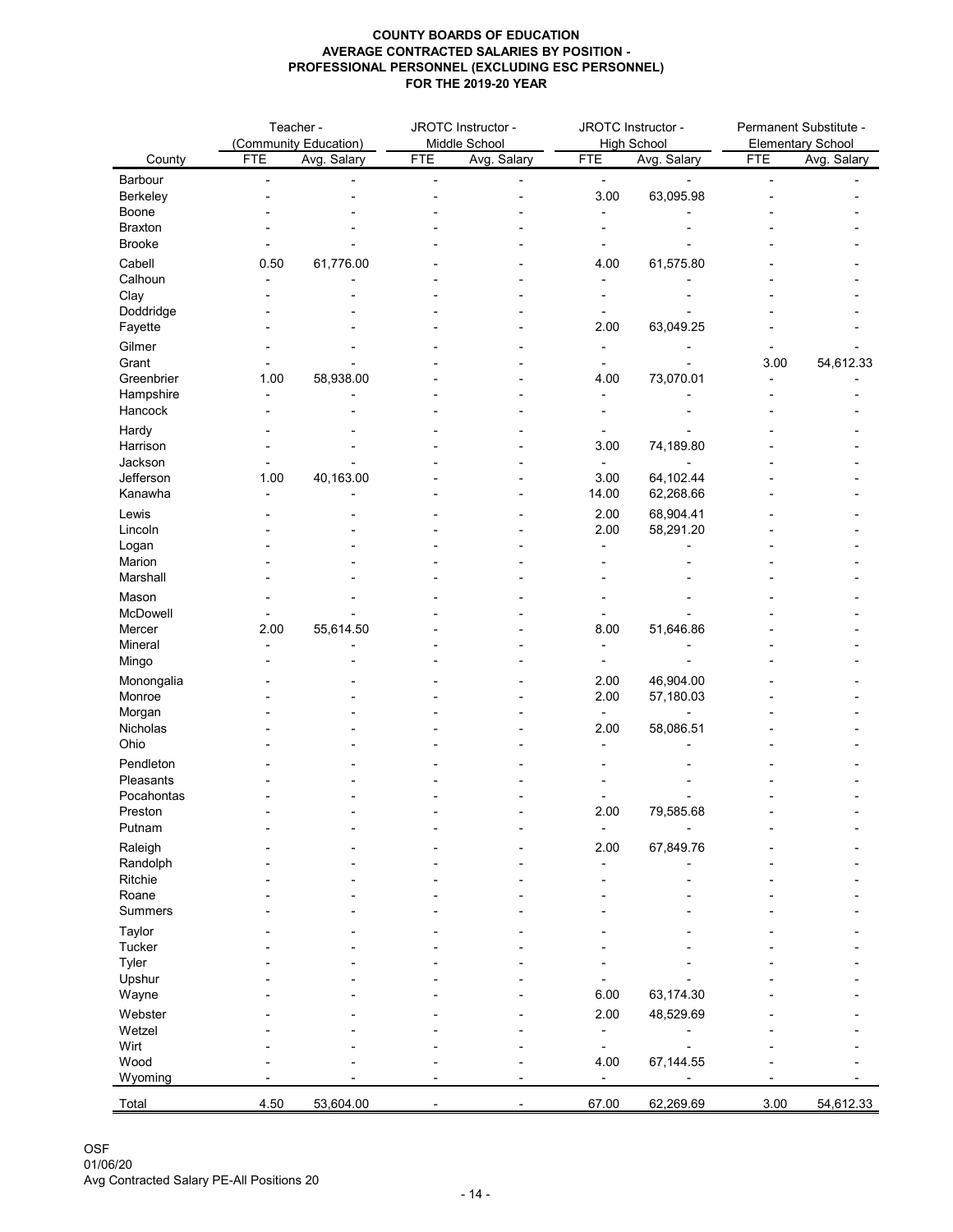|                      | Permanent Substitute - |                        |            | Permanent Substitute - |            |                |                            |             |
|----------------------|------------------------|------------------------|------------|------------------------|------------|----------------|----------------------------|-------------|
|                      |                        | Middle/Jr. High School |            | <b>High School</b>     |            | Academic Coach | <b>Activities Director</b> |             |
| County               | <b>FTE</b>             | Avg. Salary            | <b>FTE</b> | Avg. Salary            | <b>FTE</b> | Avg. Salary    | <b>FTE</b>                 | Avg. Salary |
| Barbour              |                        |                        |            |                        | 1.00       | 51,866.84      | 1.00                       | 60,322.49   |
| <b>Berkeley</b>      |                        |                        |            |                        | 9.20       | 63,860.69      |                            |             |
| <b>Boone</b>         |                        |                        |            |                        |            |                |                            |             |
| <b>Braxton</b>       |                        |                        |            |                        | 3.50       | 53,957.13      |                            |             |
| <b>Brooke</b>        |                        |                        |            |                        |            |                | 0.50                       | 86,329.36   |
| Cabell               |                        |                        |            |                        | 22.00      | 58,613.10      | 1.50                       | 58,165.00   |
| Calhoun              |                        |                        |            |                        | 1.00       | 45,284.00      |                            |             |
| Clay                 |                        |                        |            |                        |            |                |                            |             |
| Doddridge            |                        |                        |            |                        | 2.00       | 62,600.19      |                            |             |
| Fayette              |                        |                        |            |                        | 2.00       | 59,812.29      | 1.00                       | 53,600.35   |
| Gilmer               |                        |                        |            |                        | 3.00       | 56,966.52      |                            |             |
| Grant                | 1.00                   | 36,815.00              | 2.00       | 37,696.50              | 1.00       | 54,288.73      | 1.00                       | 43,459.73   |
| Greenbrier           |                        |                        |            |                        | 6.00       | 53,741.19      | 0.50                       | 75,454.78   |
| Hampshire            |                        |                        |            |                        | 4.00       | 57,071.00      | 0.50                       | 52,089.88   |
| Hancock              |                        |                        |            |                        |            |                | 2.00                       | 65,887.20   |
| Hardy                |                        |                        |            |                        | 1.00       | 49,861.00      |                            |             |
| Harrison             | 1.00                   | 43,640.00              |            |                        | 4.00       | 46,273.25      |                            |             |
| Jackson              |                        |                        |            |                        | 1.00       | 63,736.66      |                            |             |
| Jefferson            |                        |                        |            |                        | 8.95       | 56,317.70      | 1.00                       | 79,379.47   |
| Kanawha              |                        |                        |            |                        | 8.00       | 57,305.57      |                            |             |
| Lewis                |                        |                        |            |                        |            |                |                            |             |
| Lincoln              |                        |                        |            |                        | 1.00       | 65,296.00      |                            |             |
| Logan                |                        |                        |            |                        | 2.00       | 50,079.50      |                            |             |
| Marion               |                        |                        |            |                        |            |                |                            |             |
| Marshall             |                        |                        |            |                        | 2.00       | 58,630.43      | 2.00                       | 66,172.60   |
| Mason                |                        |                        |            |                        |            |                |                            |             |
| McDowell             |                        |                        |            |                        |            |                |                            |             |
| Mercer               |                        |                        |            |                        | 1.00       | 65,685.82      |                            |             |
| Mineral              |                        |                        |            |                        |            |                |                            |             |
| Mingo                |                        |                        |            |                        | 8.00       | 58,565.72      |                            |             |
|                      |                        |                        |            |                        | 9.00       | 58,448.84      |                            |             |
| Monongalia<br>Monroe |                        |                        |            |                        |            |                |                            |             |
| Morgan               | 1.00                   | 47,640.00              |            |                        |            |                |                            |             |
| Nicholas             |                        |                        |            |                        |            |                |                            |             |
| Ohio                 |                        |                        |            |                        | 1.00       | 80,347.54      |                            |             |
| Pendleton            |                        |                        |            |                        |            |                |                            |             |
| Pleasants            |                        |                        |            |                        |            |                |                            |             |
| Pocahontas           |                        |                        |            |                        | 1.50       | 55,223.00      |                            |             |
| Preston              |                        |                        |            |                        | 11.00      | 51,516.29      |                            |             |
| Putnam               |                        |                        |            |                        |            |                |                            |             |
|                      |                        |                        |            |                        |            |                | 1.00                       |             |
| Raleigh<br>Randolph  |                        |                        |            |                        | 6.00       | 61,604.25      |                            | 51,970.80   |
| Ritchie              |                        |                        |            |                        |            |                |                            |             |
| Roane                |                        |                        |            |                        |            |                |                            |             |
| <b>Summers</b>       |                        |                        |            |                        |            |                |                            |             |
|                      |                        |                        |            |                        |            |                |                            |             |
| Taylor<br>Tucker     |                        |                        |            |                        | 1.00       | 49,060.00      |                            |             |
| <b>Tyler</b>         |                        |                        |            |                        | 1.50       | 59,911.18      |                            |             |
| Upshur               |                        |                        |            |                        | 2.00       | 60,202.28      |                            |             |
| Wayne                |                        |                        |            |                        |            |                |                            |             |
|                      |                        |                        |            |                        |            |                |                            |             |
| Webster<br>Wetzel    |                        |                        |            |                        |            |                |                            |             |
| Wirt                 |                        |                        | 1.00       | 41,703.00              | 2.00       | 69,294.14      |                            |             |
| Wood                 |                        |                        |            |                        | 9.00       | 56,829.56      |                            |             |
| Wyoming              |                        |                        |            |                        | 2.00       | 56,713.25      |                            |             |
|                      |                        |                        |            |                        |            |                |                            |             |
| Total                | 3.00                   | 42,698.33              | 3.00       | 39,032.00              | 137.65     | 57,466.01      | 12.00                      | 62,253.08   |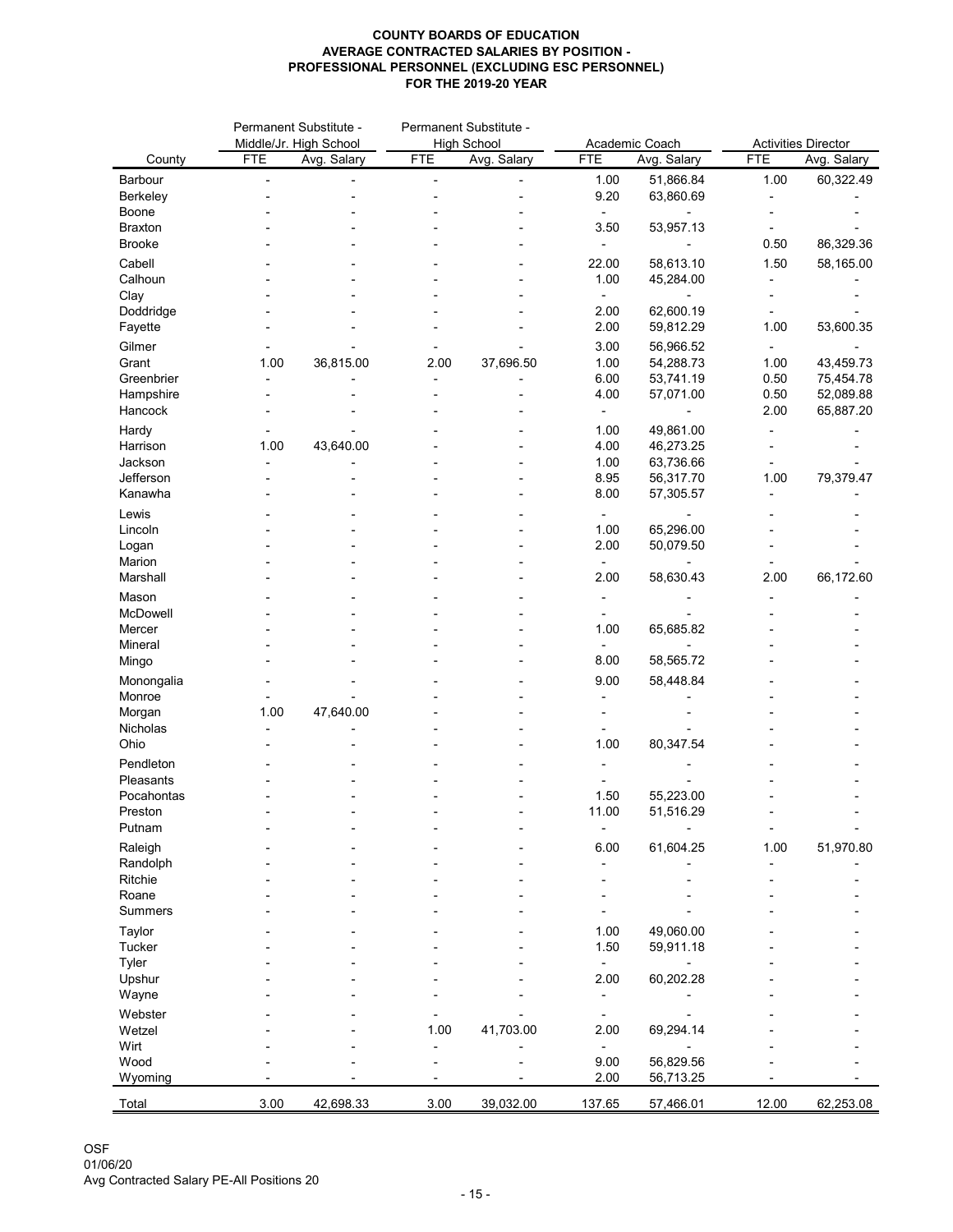|                                |                | Speech/Language        |            |                  |            | Curriculum                   | Adult      |                    |  |
|--------------------------------|----------------|------------------------|------------|------------------|------------|------------------------------|------------|--------------------|--|
|                                |                | Pathologist            |            | Speech Assistant |            | <b>Enrichment Instructor</b> |            | Program Specialist |  |
| County                         | <b>FTE</b>     | Avg. Salary            | <b>FTE</b> | Avg. Salary      | <b>FTE</b> | Avg. Salary                  | <b>FTE</b> | Avg. Salary        |  |
| Barbour                        | 2.50           | 54,231.80              |            |                  |            |                              |            |                    |  |
| Berkeley<br>Boone              | 29.20<br>6.00  | 71,690.17<br>57,137.67 | 7.00       | 46,078.14        |            |                              |            |                    |  |
| <b>Braxton</b>                 | 1.00           | 45,698.00              |            |                  |            |                              |            |                    |  |
| <b>Brooke</b>                  | 11.00          | 54,828.27              |            |                  |            |                              |            |                    |  |
| Cabell                         | 26.50          | 56,850.64              |            |                  |            |                              |            |                    |  |
| Calhoun                        |                |                        |            |                  |            |                              |            |                    |  |
| Clay                           | 2.00           | 59,013.50              |            |                  |            |                              |            |                    |  |
| Doddridge                      | 2.00           | 56,554.50              |            |                  |            |                              |            |                    |  |
| Fayette                        | 5.50           | 59,694.80              | 1.00       | 38,615.00        |            |                              |            |                    |  |
| Gilmer                         |                |                        |            |                  |            |                              |            |                    |  |
| Grant                          | 2.00           | 48,296.78              |            |                  |            |                              |            |                    |  |
| Greenbrier<br>Hampshire        | 6.50<br>2.00   | 53,659.92<br>67,601.50 |            |                  |            |                              |            |                    |  |
| Hancock                        | 10.00          | 54,679.80              |            |                  |            |                              |            |                    |  |
| Hardy                          | 3.00           | 56,081.00              |            |                  |            |                              |            |                    |  |
| Harrison                       | 23.00          | 56,462.08              |            |                  |            |                              |            |                    |  |
| Jackson                        | 9.50           | 57,498.95              |            |                  |            |                              |            |                    |  |
| Jefferson                      | 4.00           | 52,080.25              | 2.00       | 45,967.00        |            |                              |            |                    |  |
| Kanawha                        | 53.00          | 59,867.55              |            |                  |            |                              |            |                    |  |
| Lewis                          | 3.00           | 51,870.62              |            |                  |            |                              |            |                    |  |
| Lincoln                        | 8.34           | 62,626.62              |            |                  |            |                              |            |                    |  |
| Logan                          | 4.00           | 58,192.00              |            |                  |            |                              |            |                    |  |
| Marion<br>Marshall             | 17.00<br>10.70 | 55,381.82<br>60,763.80 | 1.00       | 39,409.00        |            |                              |            |                    |  |
|                                |                |                        |            |                  |            |                              |            |                    |  |
| Mason<br>McDowell              | 6.00           | 52,655.17              |            |                  |            |                              |            |                    |  |
| Mercer                         | 9.00           | 53,606.00              | 2.00       | 46,521.00        |            |                              |            |                    |  |
| Mineral                        | 7.00           | 49,572.29              | 2.00       | 41,668.49        |            |                              |            |                    |  |
| Mingo                          | 5.00           | 63,204.54              |            |                  |            |                              |            |                    |  |
| Monongalia                     | 17.00          | 57,284.82              |            |                  |            |                              |            |                    |  |
| Monroe                         | 1.00           | 61,310.00              |            |                  |            |                              |            |                    |  |
| Morgan                         | 1.00           | 55,596.00              |            |                  |            |                              |            |                    |  |
| Nicholas<br>Ohio               | 6.00<br>14.00  | 55,820.44<br>57,548.86 |            |                  |            |                              |            |                    |  |
|                                |                |                        |            |                  |            |                              |            |                    |  |
| Pendleton<br>Pleasants         | 1.00<br>2.00   | 61,782.97<br>64,364.50 |            |                  |            |                              |            |                    |  |
| Pocahontas                     | 2.00           | 69,060.50              |            |                  |            |                              |            |                    |  |
| Preston                        | 8.00           | 52,456.38              |            |                  |            |                              |            |                    |  |
| Putnam                         | 16.00          | 61,275.75              |            |                  |            |                              |            |                    |  |
| Raleigh                        | 10.00          | 57,663.26              | 6.00       | 48,654.50        |            |                              |            |                    |  |
| Randolph                       | 8.00           | 60,036.38              |            |                  |            |                              | 1.00       | 68,472.00          |  |
| Ritchie                        | 2.00           | 50,628.50              | 1.00       | 51,286.00        |            |                              |            |                    |  |
| Roane<br><b>Summers</b>        | 2.00           | 63,944.00              | 1.00       | 39,430.00        |            |                              |            |                    |  |
|                                |                |                        |            |                  |            |                              |            |                    |  |
| <b>Taylor</b><br><b>Tucker</b> | 5.00           | 52,965.80              |            |                  |            |                              |            |                    |  |
| <b>Tyler</b>                   | 2.00           | 51,126.50              |            |                  |            |                              |            |                    |  |
| Upshur                         | 6.00           | 57,104.20              |            |                  |            |                              |            |                    |  |
| Wayne                          | 4.00           | 57,004.00              | 4.00       | 42,936.00        |            |                              |            |                    |  |
| Webster                        | 1.00           | 60,885.01              |            |                  |            |                              |            |                    |  |
| Wetzel                         | 6.00           | 62,000.83              | 1.00       | 41,085.00        |            |                              |            |                    |  |
| Wirt                           | 1.00           | 53,049.00              |            |                  |            |                              |            |                    |  |
| Wood<br>Wyoming                | 18.50<br>5.00  | 57,906.08<br>61,202.23 |            |                  |            |                              |            |                    |  |
|                                |                |                        |            |                  |            |                              |            |                    |  |
| Total                          | 407.24         | 58,489.30              | 28.00      | 45, 155. 57      |            |                              | 1.00       | 68,472.00          |  |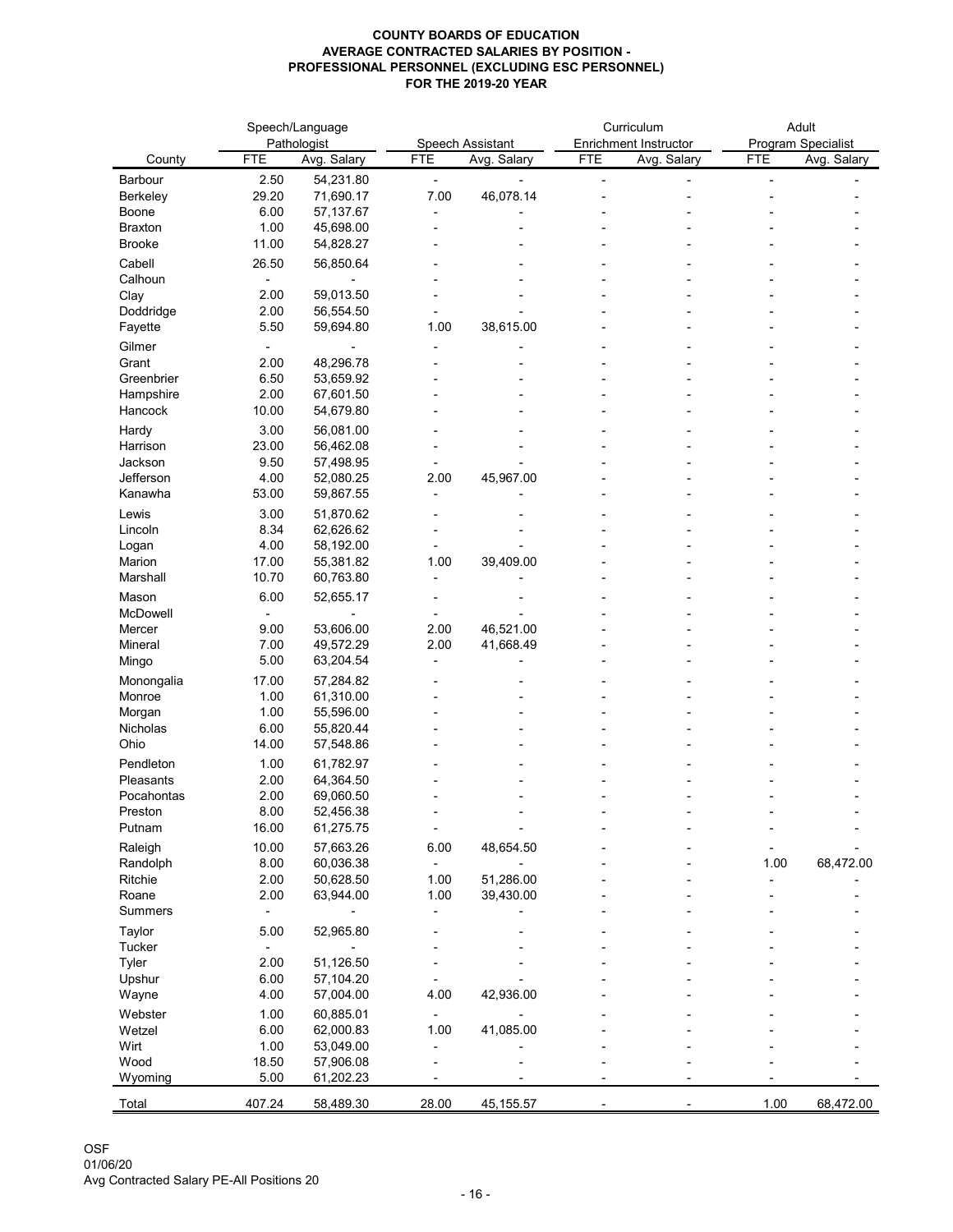|                         |              | Professional           | Technology    |                           |            |              |              |                        |
|-------------------------|--------------|------------------------|---------------|---------------------------|------------|--------------|--------------|------------------------|
|                         |              | Accountant             |               | <b>Systems Specialist</b> |            | Psychiatrist |              | Psychologist           |
| County                  | <b>FTE</b>   | Avg. Salary            | <b>FTE</b>    | Avg. Salary               | <b>FTE</b> | Avg. Salary  | <b>FTE</b>   | Avg. Salary            |
| <b>Barbour</b>          |              |                        | 3.00          | 45,791.67                 |            |              | 1.00         | 68,337.77              |
| <b>Berkeley</b>         | 4.00         | 79,012.23              | 5.00          | 69,956.28                 |            |              | 11.00        | 72,155.02              |
| <b>Boone</b>            |              |                        | 2.00          | 49,968.00                 |            |              | 1.00         | 66,985.00              |
| <b>Braxton</b>          |              |                        | 2.00          | 63,170.40                 |            |              | 1.00         | 48,864.00              |
| <b>Brooke</b>           | 2.00         | 79,981.49              | 1.00          | 75,277.62                 |            |              | 1.00         | 67,534.50              |
| Cabell                  | 3.00         | 58,962.51              | 2.00          | 68,800.80                 |            |              | 5.00         | 63,355.60              |
| Calhoun                 |              |                        |               |                           |            |              |              |                        |
| Clay                    | 1.00         | 79,665.62              | 3.00          | 57,096.40                 |            |              | 4.00         | 56,787.50              |
| Doddridge               | 1.00         | 74,588.58              | 2.00          | 62,861.88                 |            |              | 2.00         | 76,441.21              |
| Fayette                 | 4.00         | 63,562.56              | 6.00          | 61,940.82                 |            |              | 3.00         | 55,742.77              |
| Gilmer                  |              |                        | 2.00          | 47,009.70                 |            |              | 1.00         | 52,604.69              |
| Grant                   | 1.00         | 53,753.76              | 1.00          | 41,172.00                 |            |              | 1.00         | 48,810.00              |
| Greenbrier<br>Hampshire | 2.00<br>1.00 | 48,097.20<br>63,364.39 | 3.00<br>1.00  | 51,104.00<br>52,227.60    |            |              | 1.00         | 78,549.90              |
| Hancock                 | 1.00         | 78,998.24              | 4.00          | 69,847.25                 |            |              | 2.00         | 53,468.50              |
|                         |              |                        |               |                           |            |              |              |                        |
| Hardy<br>Harrison       | 2.00         | 63,743.50              | 2.00<br>13.00 | 41,210.45<br>59,342.03    |            |              | 1.00<br>7.00 | 58,515.69<br>67,760.66 |
| Jackson                 |              |                        | 4.00          | 51,095.85                 |            |              | 4.50         | 52,169.33              |
| Jefferson               |              |                        |               |                           |            |              | 2.00         | 57,892.51              |
| Kanawha                 | 3.00         | 60,546.78              | 17.00         | 59,372.18                 |            |              | 23.00        | 61,621.94              |
| Lewis                   | 1.00         | 58,183.75              | 2.00          | 47,506.19                 |            |              | 1.00         | 58,494.60              |
| Lincoln                 |              |                        | 2.00          | 51,668.40                 |            |              | 3.00         | 51,611.90              |
| Logan                   | 2.00         | 59,997.38              | 5.00          | 56,959.96                 |            |              | 4.00         | 51,312.00              |
| Marion                  |              |                        |               |                           |            |              | 3.00         | 52,314.22              |
| Marshall                | 2.00         | 69,107.35              | 4.00          | 65,491.22                 |            |              | 1.00         | 77,822.80              |
| Mason                   |              |                        |               |                           |            |              | 2.00         | 58,684.66              |
| McDowell                |              |                        | 1.00          | 40,228.00                 |            |              | 1.00         | 54,616.80              |
| Mercer                  |              |                        | 4.00          | 56,076.90                 |            |              | 1.00         | 53,000.00              |
| Mineral                 | 2.00         | 59,650.25              | 1.00          | 74,038.10                 |            |              | 2.00         | 86,375.85              |
| Mingo                   | 2.00         | 55,988.40              |               |                           |            |              |              |                        |
| Monongalia              | 3.00         | 73,889.97              | 3.00          | 73,799.05                 |            |              | 10.00        | 68,862.65              |
| Monroe                  | 1.00         | 50,882.40              |               |                           |            |              | 1.00         | 65,011.00              |
| Morgan                  | 1.00         | 77,109.45              | 2.00          | 59,004.30                 |            |              | 1.00         | 66,644.55              |
| <b>Nicholas</b>         | 1.00         | 68,837.44              |               |                           |            |              | 1.00         | 54,265.57              |
| Ohio                    | 1.00         | 67,024.80              | 3.00          | 64,301.30                 |            |              | 1.00         | 53,829.20              |
| Pendleton               |              |                        | 1.00          | 57,163.20                 |            |              | 0.50         | 48,035.40              |
| Pleasants               |              |                        | 2.00          | 55,210.93                 |            |              | 1.00         | 84,728.43              |
| Pocahontas              |              |                        | 2.00          | 55,609.73                 |            |              |              |                        |
| Preston                 | 1.00         | 53,637.60              | 2.00          | 50,820.62                 |            |              | 0.50         | 49,373.00              |
| Putnam                  |              |                        | 2.00          | 50,590.07                 |            |              | 6.00         | 66,779.33              |
| Raleigh                 |              |                        | 5.00          | 57,476.48                 |            |              | 2.00         | 60,818.50              |
| Randolph                | 1.00         | 50,816.40              | 3.00          | 50,590.80                 |            |              |              |                        |
| Ritchie                 | 1.00         | 48,957.08              | 1.50          | 43,652.67                 |            |              | 1.00         | 71,162.49              |
| Roane                   |              |                        | 2.00          | 49,477.80                 |            |              | 2.00         | 47,112.45              |
| <b>Summers</b>          | 1.00         | 50,110.80              | 1.00          | 50,816.40                 |            |              |              |                        |
| Taylor                  | 1.00         | 51,116.40              | 1.00          | 64,440.00                 |            |              | 1.00         | 58,137.60              |
| <b>Tucker</b>           |              |                        | 1.00          | 53,121.60                 |            |              |              |                        |
| <b>Tyler</b>            | 1.00         | 70,463.73              | 1.00          | 76,022.82                 |            |              | 1.00         | 61,761.00              |
| Upshur                  | 1.00         | 51,523.20              | 1.00          | 63,507.60                 |            |              | 1.00         | 53,718.00              |
| Wayne                   | 2.00         | 52,130.84              | 3.00          | 49,766.34                 |            |              | 3.00         | 49,918.70              |
| Webster                 |              |                        | 1.00          | 39,997.00                 |            |              |              |                        |
| Wetzel                  | 1.00         | 70,276.29              | 4.00          | 62,833.03                 |            |              | 2.00         | 57,722.69              |
| Wirt                    |              |                        |               | 48,057.20                 |            |              | 3.00         | 78,239.53              |
| Wood<br>Wyoming         |              |                        | 11.00         |                           |            |              | 1.00         | 49,030.80              |
|                         |              |                        |               |                           |            |              |              |                        |
| Total                   | 51.00        | 63,670.58              | 144.50        | 57,169.87                 |            |              | 128.50       | 62,414.15              |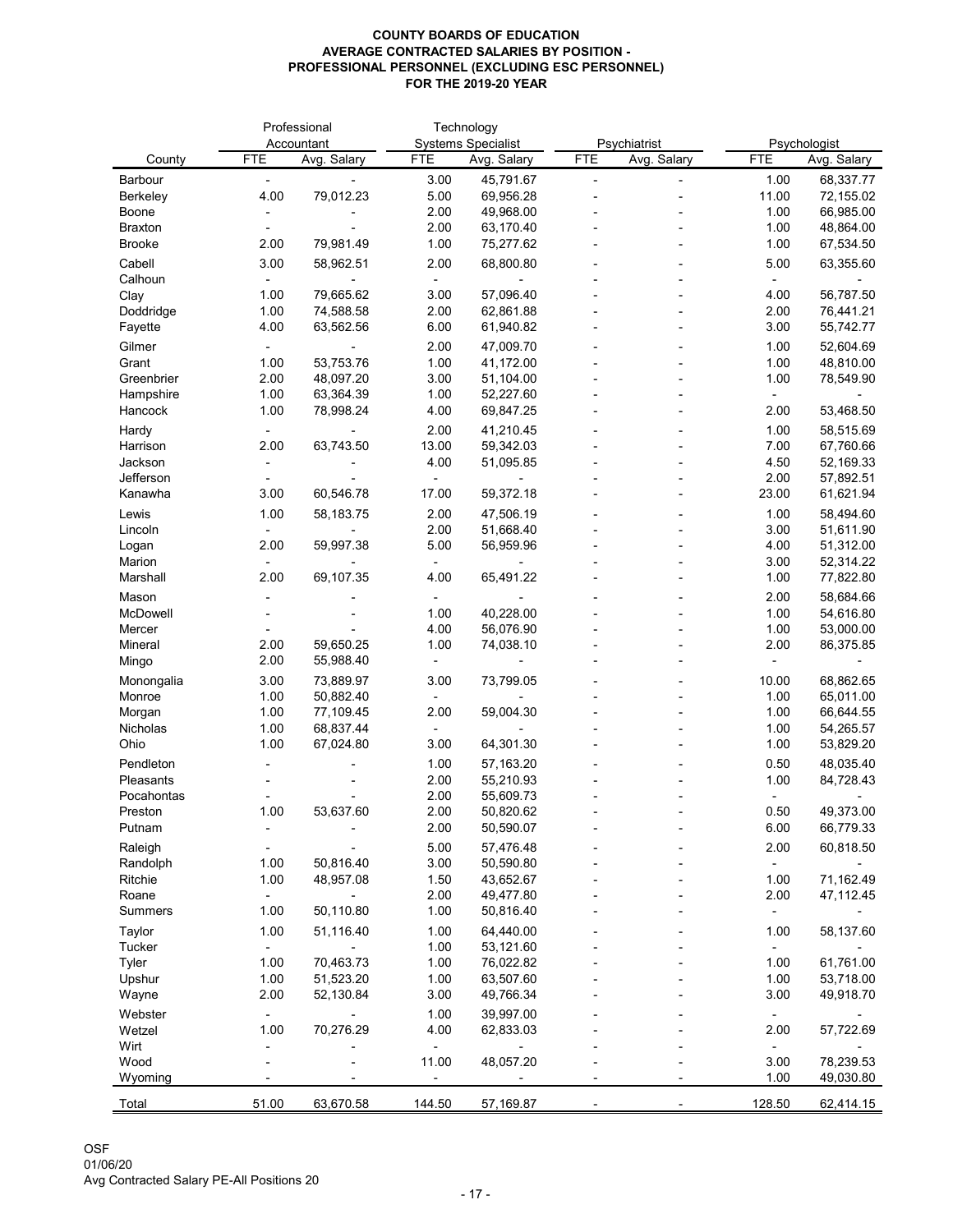|                 |            |                         | <b>School Nurse</b> |                 | <b>School Nurse</b> |                     |            |                            |
|-----------------|------------|-------------------------|---------------------|-----------------|---------------------|---------------------|------------|----------------------------|
|                 |            | <b>Registered Nurse</b> |                     | (W/O AB Degree) |                     | (With an AB Degree) |            | <b>Attendance Director</b> |
| County          | <b>FTE</b> | Avg. Salary             | <b>FTE</b>          | Avg. Salary     | <b>FTE</b>          | Avg. Salary         | <b>FTE</b> | Avg. Salary                |
| <b>Barbour</b>  |            |                         |                     |                 | 2.50                | 43,436.20           | 0.50       | 82,756.78                  |
| <b>Berkeley</b> |            |                         |                     |                 | 23.00               | 55,136.46           | 1.00       | 103,726.48                 |
| Boone           |            |                         | 2.50                | 43,581.60       | 3.00                | 58,871.67           | 1.00       | 74,847.60                  |
| <b>Braxton</b>  |            |                         |                     |                 | 3.00                | 45, 143. 33         | 1.00       | 82,362.46                  |
| <b>Brooke</b>   |            |                         |                     |                 | 6.00                | 61,916.73           | 0.50       | 104,623.12                 |
| Cabell          |            |                         |                     |                 | 15.00               | 51,454.77           | 1.00       | 105,694.56                 |
| Calhoun         |            |                         |                     |                 | 1.00                | 47,901.00           |            |                            |
| Clay            |            |                         |                     |                 | 2.00                | 46,726.00           | 0.50       | 78,477.20                  |
| Doddridge       |            |                         |                     |                 | 2.00                | 51,808.00           | 1.00       | 89,677.16                  |
| Fayette         |            |                         |                     |                 | 5.00                | 50,081.20           | 1.00       | 95,255.29                  |
| Gilmer          |            |                         |                     |                 | 1.00                | 54,699.00           |            |                            |
| Grant           |            |                         |                     |                 | 1.00                | 58,504.84           | 0.50       | 81,345.90                  |
| Greenbrier      |            |                         |                     |                 | 4.00                | 56,976.24           | 1.00       | 78,854.40                  |
| Hampshire       |            |                         | 1.00                | 35,332.00       | 4.00                | 51,122.86           | 0.50       | 73,957.54                  |
| Hancock         |            |                         |                     |                 | 4.00                | 47,129.50           | 1.00       | 58,574.25                  |
| Hardy           |            |                         |                     |                 | 3.00                | 50,474.33           | 0.85       | 88,400.79                  |
| Harrison        |            |                         |                     |                 | 8.00                | 55,040.06           | 1.00       | 85,655.00                  |
| Jackson         |            |                         |                     |                 | 7.00                | 54,909.57           | 1.00       | 73,329.90                  |
| Jefferson       |            |                         |                     |                 | 15.00               | 47,695.93           | 1.00       | 93,980.36                  |
| Kanawha         |            |                         |                     |                 | 35.00               | 56,544.23           | 26.00      | 53,317.00                  |
|                 |            |                         |                     |                 |                     |                     |            |                            |
| Lewis           |            |                         | 1.00                | 37,771.00       | 1.00                | 43,396.00           | 0.50       | 58,131.32                  |
| Lincoln         |            |                         |                     |                 | 4.00                | 51,855.75           | 1.00       | 86,473.20                  |
| Logan           |            |                         |                     |                 | 6.00                | 47,907.67           | 1.00       | 94,659.48                  |
| Marion          |            |                         |                     |                 | 6.00                | 45,200.67           | 1.00       | 70,181.46                  |
| Marshall        |            |                         |                     |                 | 12.00               | 47,132.70           | 1.00       | 90,149.97                  |
| Mason           | 1.00       | 39,118.10               |                     |                 | 5.00                | 49,567.73           | 1.00       | 78,082.59                  |
| McDowell        |            |                         | 2.00                | 43,292.54       | 1.00                | 46,475.10           | 0.50       | 87,138.48                  |
| Mercer          |            |                         |                     |                 | 7.00                | 53,455.43           | 1.00       | 59,535.88                  |
| Mineral         |            |                         |                     |                 | 5.00                | 62,244.20           | 1.00       | 61,736.40                  |
| Mingo           |            |                         |                     |                 | 4.00                | 43,736.25           | 1.00       | 79,647.60                  |
| Monongalia      |            |                         |                     |                 | 14.00               | 56,917.35           | 1.00       | 90,012.37                  |
| Monroe          |            |                         |                     |                 | 1.00                | 52,970.40           | 0.50       | 65,361.40                  |
| Morgan          | 1.00       | 35,259.00               | 1.00                | 43,375.00       | 2.00                | 55,232.03           | 0.50       | 81,400.08                  |
| <b>Nicholas</b> |            |                         |                     |                 | 3.00                | 50,618.98           |            |                            |
| Ohio            |            |                         |                     |                 | 6.00                | 51,802.17           | 1.00       | 62,418.00                  |
| Pendleton       |            |                         |                     |                 | 1.00                | 54,622.24           | 0.70       | 67,686.39                  |
| Pleasants       |            |                         |                     |                 | 2.00                | 48,607.00           | 0.50       | 77,073.60                  |
| Pocahontas      |            |                         |                     |                 | 1.00                | 52,349.00           | 0.50       | 86,883.16                  |
| Preston         |            |                         |                     |                 | 4.00                | 48,502.25           | 1.00       | 78,865.29                  |
| Putnam          | 1.00       | 52,518.00               |                     |                 | 11.50               | 53,770.09           | 1.00       | 81,909.60                  |
| Raleigh         |            |                         |                     |                 | 15.00               | 52,694.09           | 2.00       | 75,850.99                  |
| Randolph        |            |                         |                     |                 | 5.00                | 44,856.32           |            |                            |
| <b>Ritchie</b>  |            |                         |                     |                 | 2.00                | 55,673.63           | 0.50       | 87,545.92                  |
| Roane           |            |                         |                     |                 | 1.00                | 44,698.00           | 0.50       | 73,280.26                  |
| <b>Summers</b>  |            |                         |                     |                 | 2.00                | 54,098.00           | 0.50       | 69,177.60                  |
| <b>Taylor</b>   |            |                         |                     |                 | 4.00                | 49,403.00           | 1.00       | 69,084.00                  |
| <b>Tucker</b>   |            |                         |                     |                 | 1.00                | 37,402.00           | 0.50       | 60,952.50                  |
| <b>Tyler</b>    |            |                         |                     |                 | 3.00                | 53,394.00           |            |                            |
| Upshur          |            |                         |                     |                 | 3.00                | 43,433.33           | 1.00       | 81,612.24                  |
| Wayne           |            |                         |                     |                 | 4.00                | 43,017.98           | 1.00       | 89,233.29                  |
| Webster         |            |                         |                     |                 | 2.00                | 42,686.00           | 0.50       | 62,267.10                  |
| Wetzel          |            |                         |                     |                 | 4.00                | 58,930.73           | 1.00       | 83,553.55                  |
| Wirt            |            |                         |                     |                 | 1.00                | 53,045.30           | 0.50       | 71,004.66                  |
| Wood            |            |                         | 1.00                | 36,893.00       | 28.00               | 50,653.58           | 1.00       | 82,649.56                  |
| Wyoming         |            |                         |                     |                 | 4.00                | 50,845.99           | 1.00       | 77,439.38                  |
|                 |            |                         |                     |                 |                     |                     |            |                            |
| Total           | 3.00       | 42,298.37               | 8.50                | 41,048.24       | 320.00              | 52,105.44           | 67.05      | 69,654.81                  |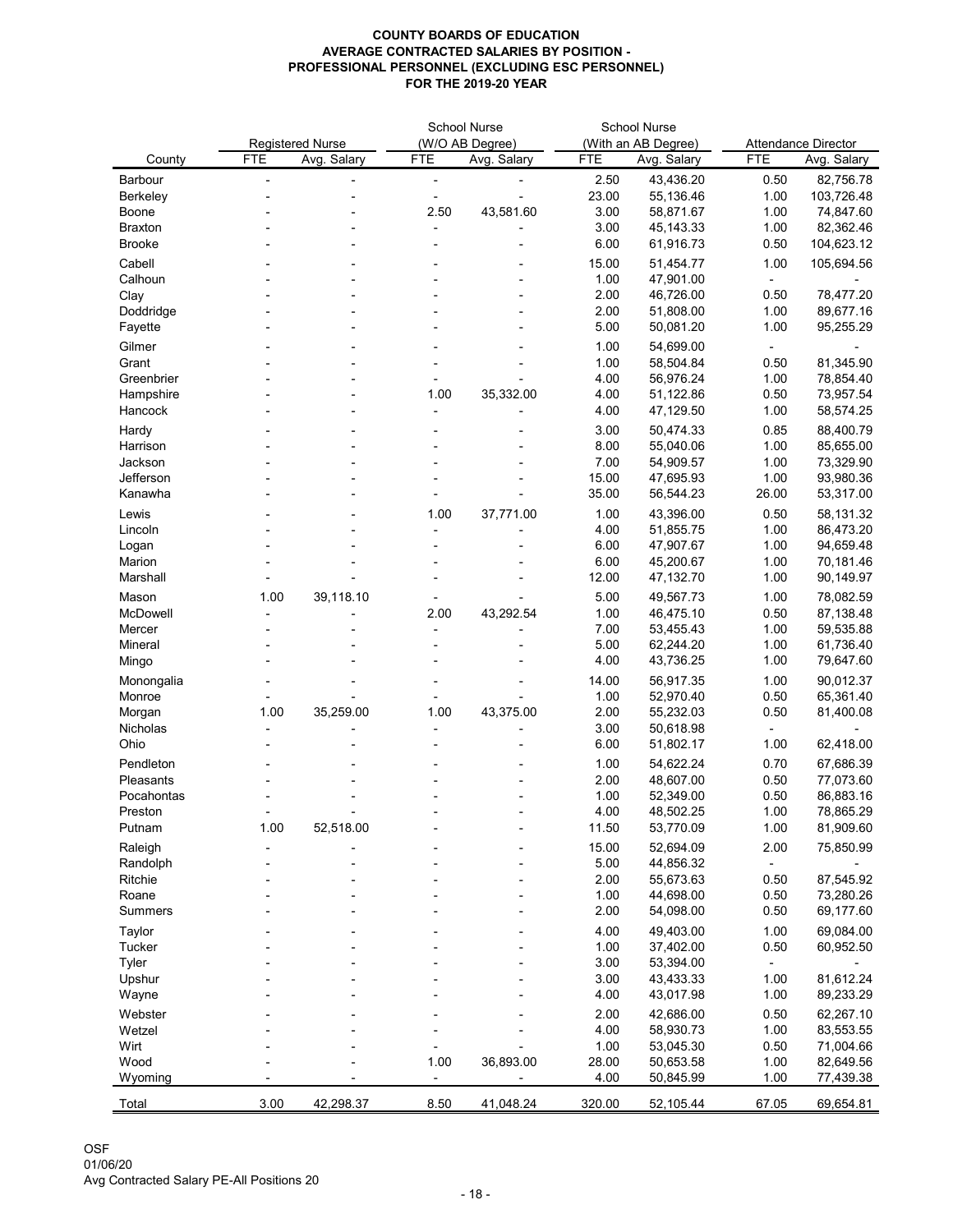|                                   |              |                        |              | Physical               |               | <b>Truancy Diversion</b> |            |             |
|-----------------------------------|--------------|------------------------|--------------|------------------------|---------------|--------------------------|------------|-------------|
|                                   |              | Attendance Officer     |              | Therapist              |               | Social Worker            |            | Specialist  |
| County                            | <b>FTE</b>   | Avg. Salary            | <b>FTE</b>   | Avg. Salary            | <b>FTE</b>    | Avg. Salary              | <b>FTE</b> | Avg. Salary |
| <b>Barbour</b><br><b>Berkeley</b> | 1.00<br>4.00 | 60,400.00<br>48,933.40 | 1.00         | 75,128.40              | 1.00<br>14.00 | 48,686.00<br>49,034.06   |            |             |
| Boone                             |              |                        |              |                        |               |                          |            |             |
| <b>Braxton</b>                    |              |                        |              |                        |               |                          |            |             |
| <b>Brooke</b>                     |              |                        | 1.00         | 67,973.25              |               |                          |            |             |
| Cabell                            | 3.00         | 54,902.67              |              |                        | 10.00         | 48,558.83                |            |             |
| Calhoun                           |              |                        |              |                        | 2.00          | 47,635.50                |            |             |
| Clay                              |              |                        |              |                        |               |                          |            |             |
| Doddridge                         |              |                        |              |                        | 1.00          | 54,899.90                | 1.00       | 83,276.09   |
| Fayette                           |              |                        | 1.50         | 70,924.73              | 1.00          | 51,073.00                |            |             |
| Gilmer                            |              |                        |              |                        |               |                          | 1.00       | 38,578.00   |
| Grant                             |              |                        |              |                        |               |                          | 1.00       | 52,497.90   |
| Greenbrier<br>Hampshire           | 0.50         | 52,089.88              | 1.00         | 71,146.95              | 2.00          | 53,203.70                |            |             |
| Hancock                           |              |                        | 1.00         | 57,954.00              | 3.00          | 53,735.10                |            |             |
| Hardy                             |              |                        |              |                        | 3.00          | 45,443.33                | 1.00       | 53,587.80   |
| Harrison                          |              |                        | 2.00         | 57,571.00              | 2.00          | 51,924.05                | 1.00       | 55,061.00   |
| Jackson                           |              |                        |              |                        | 2.00          | 42,708.50                |            |             |
| Jefferson                         |              |                        | 2.00         | 69,761.50              |               |                          |            |             |
| Kanawha                           |              |                        | 3.00         | 69,262.00              | 6.00          | 46,573.00                |            |             |
| Lewis                             |              |                        |              |                        |               |                          |            |             |
| Lincoln                           |              |                        |              |                        | 9.00          | 44,606.78                |            |             |
| Logan                             |              |                        | 1.00         | 70,000.00              | 3.00          | 41,405.00                |            |             |
| Marion                            |              |                        | 1.00         | 68,214.30              |               |                          |            |             |
| Marshall                          |              |                        |              |                        |               |                          |            |             |
| Mason                             |              |                        |              |                        | 3.00          | 42,140.00                |            |             |
| McDowell<br>Mercer                | 1.00         | 51,992.00              |              |                        | 3.00<br>9.50  | 43,679.56<br>48,359.61   |            |             |
| Mineral                           | 0.50         | 47,254.20              |              |                        | 1.00          | 60,477.00                |            |             |
| Mingo                             |              |                        | 1.00         | 79,024.00              | 3.00          | 41,813.67                |            |             |
| Monongalia                        | 1.00         | 55,543.00              | 1.50         | 78,945.53              | 23.00         | 57,855.70                |            |             |
| Monroe                            |              |                        |              |                        | 1.00          | 39,627.00                |            |             |
| Morgan                            |              |                        |              |                        | 1.80          | 45,257.31                |            |             |
| Nicholas                          |              |                        |              |                        | 0.50          | 50,522.40                | 0.50       | 50,522.40   |
| Ohio                              |              |                        |              |                        |               |                          |            |             |
| Pendleton                         |              |                        |              |                        |               |                          |            |             |
| Pleasants                         |              |                        |              |                        |               |                          |            |             |
| Pocahontas                        |              |                        |              |                        |               |                          | 0.50       | 45,625.80   |
| Preston<br>Putnam                 |              |                        | 1.00<br>1.00 | 63,660.00<br>83,017.95 | 2.00          | 43,281.00                | 1.00       | 60,387.00   |
|                                   |              |                        |              |                        |               |                          |            |             |
| Raleigh<br>Randolph               |              |                        | 2.00<br>1.00 | 75,939.00<br>57,171.90 | 8.00          | 47,712.00                |            |             |
| Ritchie                           |              |                        |              |                        |               |                          |            |             |
| Roane                             |              |                        |              |                        | 1.00          | 38,655.75                |            |             |
| <b>Summers</b>                    |              |                        |              |                        |               |                          |            |             |
| <b>Taylor</b>                     |              |                        |              |                        |               |                          |            |             |
| <b>Tucker</b>                     |              |                        |              |                        |               |                          |            |             |
| <b>Tyler</b>                      |              |                        |              |                        | 1.00          | 52,379.00                |            |             |
| Upshur                            |              |                        | 1.00         | 67,910.02              |               |                          |            |             |
| Wayne                             |              |                        | 1.00         | 66,674.00              | 6.00          | 39,261.33                | 1.00       | 46,924.00   |
| Webster                           |              |                        |              |                        |               |                          |            |             |
| Wetzel                            |              |                        | 2.00         | 62,907.45              | 3.00          | 52,257.65                |            |             |
| Wirt<br>Wood                      |              |                        |              |                        | 6.00          | 48,653.33                |            |             |
| Wyoming                           |              |                        |              |                        |               |                          |            |             |
|                                   |              |                        |              |                        |               |                          |            |             |
| Total                             | 11.00        | 52,549.88              | 26.00        | 68,954.77              | 131.80        | 48,889.96                | 8.00       | 54,798.24   |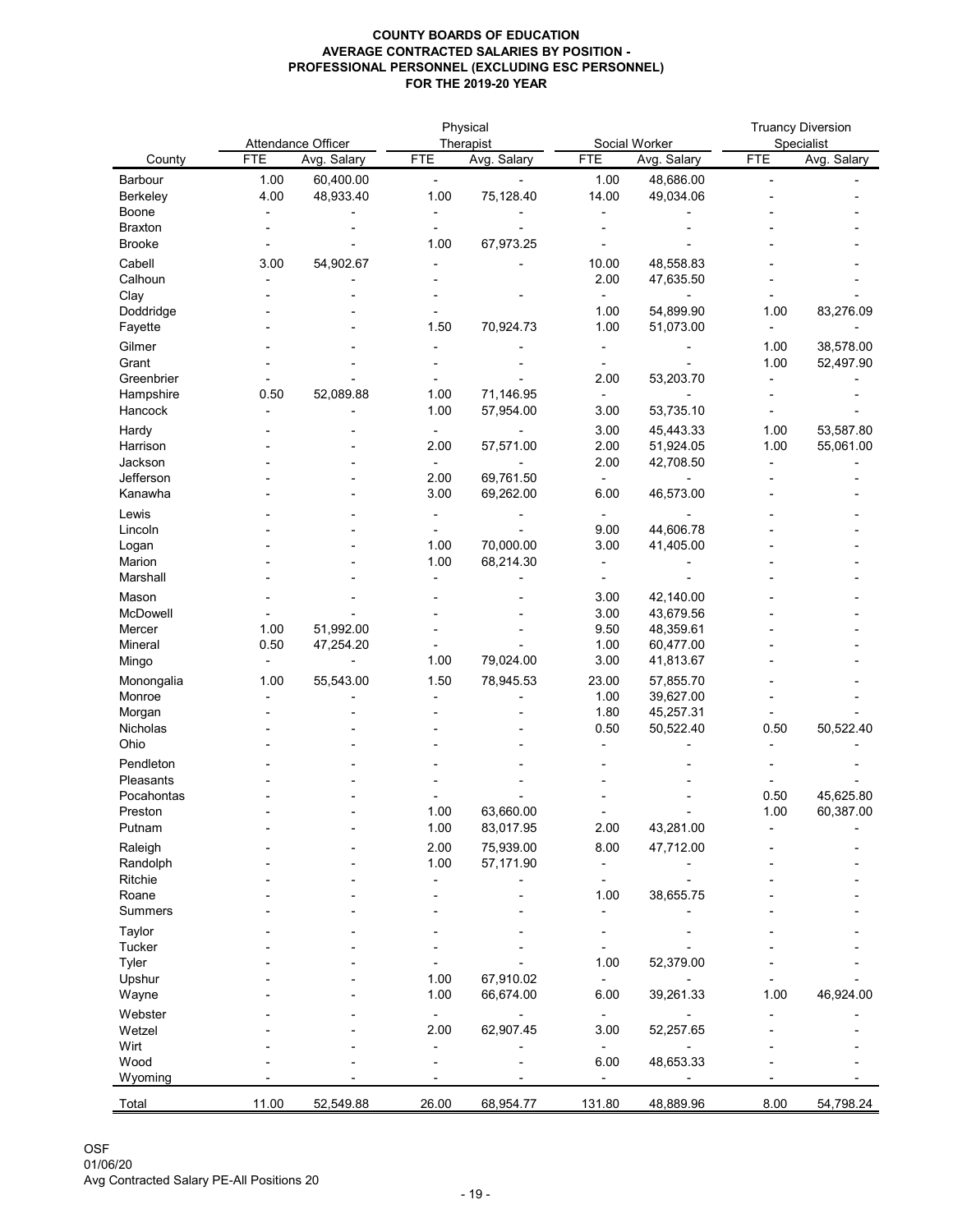|                         | <b>Student Social</b><br>& Emotional<br><b>Support Specialist</b> |             |            | Professional<br><b>Educational Interpreter</b> |              | Occupational             | <b>Athletic Trainer</b> |             |
|-------------------------|-------------------------------------------------------------------|-------------|------------|------------------------------------------------|--------------|--------------------------|-------------------------|-------------|
| County                  | <b>FTE</b>                                                        | Avg. Salary | <b>FTE</b> | Avg. Salary                                    | <b>FTE</b>   | Therapist<br>Avg. Salary | <b>FTE</b>              | Avg. Salary |
| Barbour                 |                                                                   |             |            |                                                |              |                          |                         |             |
| Berkeley                | 1.00                                                              | 56,123.76   |            |                                                | 7.00         | 61,183.83                |                         |             |
| Boone                   |                                                                   |             |            |                                                | 1.00         | 70,620.00                |                         |             |
| <b>Braxton</b>          |                                                                   |             |            |                                                | 0.50         | 66,315.00                |                         |             |
| <b>Brooke</b>           | 1.00                                                              | 48,942.00   |            |                                                | 2.00         | 68,569.30                | 1.00                    | 61,506.50   |
| Cabell                  | 6.00                                                              | 47,798.33   |            |                                                |              |                          |                         |             |
| Calhoun                 |                                                                   |             |            |                                                |              |                          |                         |             |
| Clay                    |                                                                   |             |            |                                                | 0.50         | 78,463.50                |                         |             |
| Doddridge               | 2.00                                                              | 51,863.83   |            |                                                |              |                          |                         |             |
| Fayette                 | 3.00                                                              | 44,595.33   |            |                                                | 3.00         | 67,891.26                |                         |             |
| Gilmer                  |                                                                   |             |            |                                                |              |                          |                         |             |
| Grant<br>Greenbrier     |                                                                   |             | 1.00       | 37,784.68                                      |              |                          |                         |             |
| Hampshire               |                                                                   |             |            |                                                | 2.00         | 68,709.85                | 0.52                    | 52,880.96   |
| Hancock                 |                                                                   |             |            |                                                | 1.00         | 55,016.00                | 2.00                    | 53,626.65   |
| Hardy                   |                                                                   |             |            |                                                |              |                          |                         |             |
| Harrison                |                                                                   |             |            |                                                | 3.00         | 62,062.33                |                         |             |
| Jackson                 |                                                                   |             |            |                                                |              |                          |                         |             |
| Jefferson               |                                                                   |             | 1.00       | 48,398.00                                      | 7.00         | 54,129.57                |                         |             |
| Kanawha                 |                                                                   |             | 3.00       | 51,673.33                                      | 10.00        | 62,893.00                |                         |             |
| Lewis                   |                                                                   |             |            |                                                |              |                          |                         |             |
| Lincoln                 |                                                                   |             |            |                                                | 1.00         | 85,000.16                |                         |             |
| Logan                   |                                                                   |             |            |                                                |              |                          |                         |             |
| Marion<br>Marshall      |                                                                   |             |            |                                                | 2.00         | 60,267.65                |                         |             |
|                         |                                                                   |             |            |                                                |              |                          |                         |             |
| Mason<br>McDowell       |                                                                   |             |            |                                                | 1.00         | 48,089.05                |                         |             |
| Mercer                  |                                                                   |             |            |                                                | 2.00         | 55,576.15                |                         |             |
| Mineral                 |                                                                   |             |            |                                                | 3.00         | 52,590.00                |                         |             |
| Mingo                   |                                                                   |             |            |                                                | 1.00         | 78,781.89                |                         |             |
| Monongalia              |                                                                   |             |            |                                                | 3.00         | 65,176.75                |                         |             |
| Monroe                  |                                                                   |             |            |                                                |              |                          |                         |             |
| Morgan                  |                                                                   |             |            |                                                |              |                          |                         |             |
| Nicholas                |                                                                   |             |            |                                                | 1.00         | 55,000.00                |                         |             |
| Ohio                    |                                                                   |             |            |                                                | 3.00         | 43,017.33                |                         |             |
| Pendleton               | 4.00                                                              | 36,500.00   |            |                                                |              |                          |                         |             |
| Pleasants<br>Pocahontas |                                                                   |             |            |                                                |              |                          |                         |             |
| Preston                 | 4.00                                                              | 60,847.25   |            |                                                | 2.00         | 56,016.00                |                         |             |
| Putnam                  |                                                                   |             |            |                                                |              |                          | 4.00                    | 52,481.00   |
| Raleigh                 | 4.00                                                              | 40,000.00   |            |                                                | 3.00         | 57,443.33                |                         |             |
| Randolph                |                                                                   |             |            |                                                | 1.00         | 59,171.49                |                         |             |
| Ritchie                 |                                                                   |             |            |                                                |              |                          |                         |             |
| Roane                   | 1.00                                                              | 46,726.00   |            |                                                |              |                          |                         |             |
| <b>Summers</b>          |                                                                   |             |            |                                                |              |                          |                         |             |
| Taylor                  |                                                                   |             |            |                                                |              |                          |                         |             |
| <b>Tucker</b>           |                                                                   |             |            |                                                |              |                          |                         |             |
| <b>Tyler</b>            |                                                                   |             |            |                                                |              |                          |                         |             |
| Upshur<br>Wayne         |                                                                   |             | 1.00       | 36,815.00                                      | 1.00<br>2.00 | 62,910.02<br>60,286.30   |                         |             |
| Webster                 |                                                                   |             |            |                                                |              |                          |                         |             |
| Wetzel                  |                                                                   |             |            |                                                | 2.00         | 57,658.90                |                         |             |
| Wirt                    |                                                                   |             |            |                                                |              |                          |                         |             |
| Wood                    |                                                                   |             | 1.00       | 47,046.00                                      |              |                          |                         |             |
| Wyoming                 |                                                                   |             |            |                                                |              |                          |                         |             |
| Total                   | 26.00                                                             | 47,134.02   | 7.00       | 46,437.67                                      | 65.00        | 60,335.58                | 7.52                    | 54,013.55   |